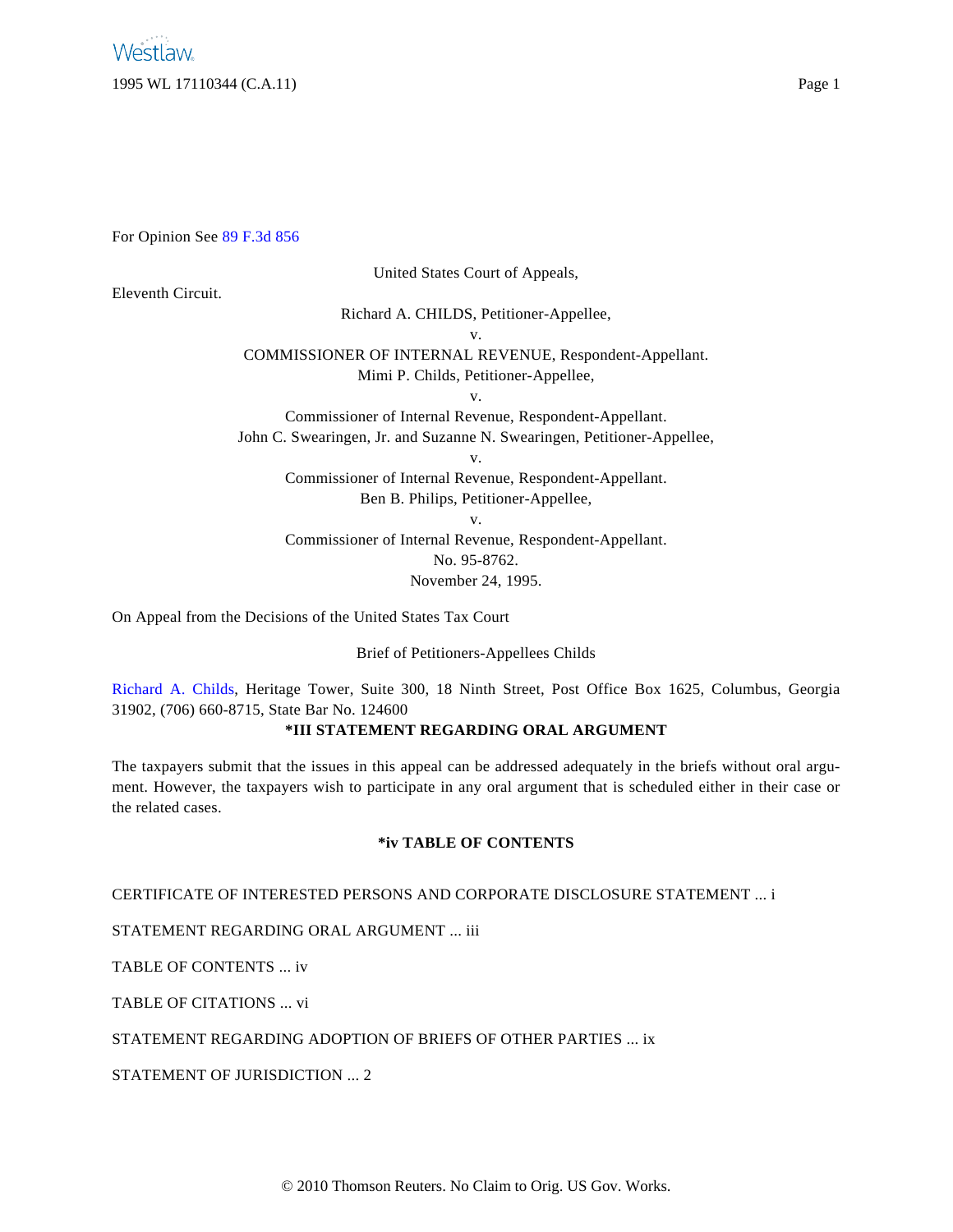STATEMENT OF THE CASE ... 4

A. Course of Proceedings and Disposition in the Court Below ... 4

B. Statement of the Facts ... 4

1. The Garrett Litigation ... 5

2. The Jones Litigation ... 8

C. Standard of Review ... 9

SUMMARY OF THE ARGUMENT ... 10

ARGUMENT AND CITATIONS OF AUTHORITY ... 12

THE TAX COURT CORRECTLY HELD THAT THE CONTRACTUAL RIGHTS OF THE TAXPAYERS **\*v** TO RECEIVE FUTURE PERIODIC PAYMENTS AND THE ANNUITIES PURCHASED BY THE OBLIG-ORS TO FACILITATE THESE PAYMENTS DO NOT CONSTITUTE [I.R.C. SECTION 83](http://www.westlaw.com/Find/Default.wl?rs=dfa1.0&vr=2.0&DB=1000546&DocName=26USCAS83&FindType=L) PROPERTY

A. [I.R.C. Section 83](http://www.westlaw.com/Find/Default.wl?rs=dfa1.0&vr=2.0&DB=1000546&DocName=26USCAS83&FindType=L) ... 12

B. The Promises of Future Payment and/or the Annuities That Were Purchased Do Not Constitute [Section 83](http://www.westlaw.com/Find/Default.wl?rs=dfa1.0&vr=2.0&DB=1000546&DocName=26USCAS83&FindType=L) Property. ... 14

C. There Was Not a Transfer of [Section 83](http://www.westlaw.com/Find/Default.wl?rs=dfa1.0&vr=2.0&DB=1000546&DocName=26USCAS83&FindType=L) Property ... 29

D. The Application of [Section 83](http://www.westlaw.com/Find/Default.wl?rs=dfa1.0&vr=2.0&DB=1000546&DocName=26USCAS83&FindType=L) to This Case Would Create an Unwarranted Extension of the Economic Benefit Doctrine ... 32

CONCLUSION ... 35

CERTIFICATE OF SERVICE ... 36

#### **\*vi TABLE OF CITATIONS**

*[Avery v. Commr](http://www.westlaw.com/Find/Default.wl?rs=dfa1.0&vr=2.0&DB=780&FindType=Y&SerialNum=1934123861).*[, 292 U.S. 210 \(1934\)](http://www.westlaw.com/Find/Default.wl?rs=dfa1.0&vr=2.0&DB=780&FindType=Y&SerialNum=1934123861) ... 27

*[Commissioner v. Smith](http://www.westlaw.com/Find/Default.wl?rs=dfa1.0&vr=2.0&DB=780&FindType=Y&SerialNum=1945114092)*[, 324 U.S. 177 \(1945\)](http://www.westlaw.com/Find/Default.wl?rs=dfa1.0&vr=2.0&DB=780&FindType=Y&SerialNum=1945114092) ... 12

*Adair v. Commissioner*, 50 T.C. 620, 627 (1950) ... 15

*[Amend v. Commissioner](http://www.westlaw.com/Find/Default.wl?rs=dfa1.0&vr=2.0&DB=838&FindType=Y&SerialNum=1949000225)*[, 13 T.C. 178 \(1949\)](http://www.westlaw.com/Find/Default.wl?rs=dfa1.0&vr=2.0&DB=838&FindType=Y&SerialNum=1949000225) ... 33

*[Centre v. Commr](http://www.westlaw.com/Find/Default.wl?rs=dfa1.0&vr=2.0&DB=838&FindType=Y&SerialNum=1971290034).*[, 55 T.C. 16 \(1970\)](http://www.westlaw.com/Find/Default.wl?rs=dfa1.0&vr=2.0&DB=838&FindType=Y&SerialNum=1971290034) ... 15

*Cowen v. Commr.*, 32 T.C. 583 (1959) ... 27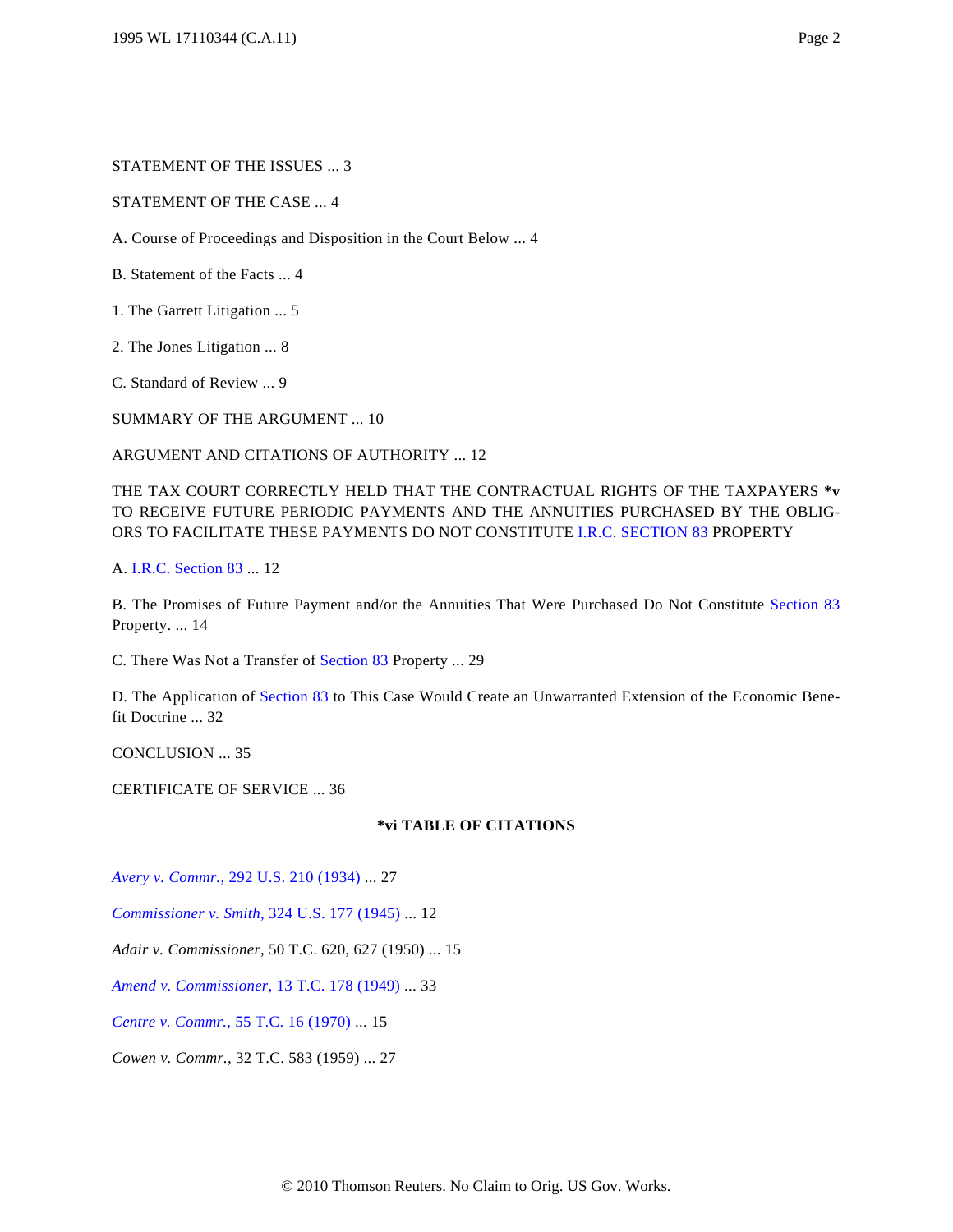- *[Genshaft v. Commr](http://www.westlaw.com/Find/Default.wl?rs=dfa1.0&vr=2.0&DB=838&FindType=Y&SerialNum=1975290002).*[, 64 T.C. 282 \(1975\)](http://www.westlaw.com/Find/Default.wl?rs=dfa1.0&vr=2.0&DB=838&FindType=Y&SerialNum=1975290002) ... 21
- *[Oden v. Commissioner](http://www.westlaw.com/Find/Default.wl?rs=dfa1.0&vr=2.0&DB=838&FindType=Y&ReferencePositionType=S&SerialNum=1972290238&ReferencePosition=575)*[, 56 T.C. 569, 575 \(1971\)](http://www.westlaw.com/Find/Default.wl?rs=dfa1.0&vr=2.0&DB=838&FindType=Y&ReferencePositionType=S&SerialNum=1972290238&ReferencePosition=575) ... 21
- *[Pozzi v. Commissioner](http://www.westlaw.com/Find/Default.wl?rs=dfa1.0&vr=2.0&DB=838&FindType=Y&SerialNum=1968290137)*[, 49 T.C. 119 \(1967\)](http://www.westlaw.com/Find/Default.wl?rs=dfa1.0&vr=2.0&DB=838&FindType=Y&SerialNum=1968290137) ... 21
- *[Robinson v. Commr](http://www.westlaw.com/Find/Default.wl?rs=dfa1.0&vr=2.0&DB=838&FindType=Y&SerialNum=1965001165)*[., 44 T.C. 20 \(1965\)](http://www.westlaw.com/Find/Default.wl?rs=dfa1.0&vr=2.0&DB=838&FindType=Y&SerialNum=1965001165), acq., 1970-2 C.B. XXI ... 33
- *[Schniers v. Commissioner](http://www.westlaw.com/Find/Default.wl?rs=dfa1.0&vr=2.0&DB=838&FindType=Y&SerialNum=1978290192)*[, 69 T.C. 511 \(1977\)](http://www.westlaw.com/Find/Default.wl?rs=dfa1.0&vr=2.0&DB=838&FindType=Y&SerialNum=1978290192) ... 33
- *[Sproull v. Commissioner](http://www.westlaw.com/Find/Default.wl?rs=dfa1.0&vr=2.0&DB=838&FindType=Y&SerialNum=1951287377)*[, 16 T.C. 244 \(1951\)](http://www.westlaw.com/Find/Default.wl?rs=dfa1.0&vr=2.0&DB=838&FindType=Y&SerialNum=1951287377) ... 12
- *Veit v. Commissioner*, 8 T.C. 810 (1947) ... 27, 33
- *[Belskey v. The First National Life Insurance Company](http://www.westlaw.com/Find/Default.wl?rs=dfa1.0&vr=2.0&DB=350&FindType=Y&SerialNum=1987060295)*[, 818 F.2d 661, \(8th Cir. 1987\)](http://www.westlaw.com/Find/Default.wl?rs=dfa1.0&vr=2.0&DB=350&FindType=Y&SerialNum=1987060295) ... 22, 26
- *[Commissioner v. Oates](http://www.westlaw.com/Find/Default.wl?rs=dfa1.0&vr=2.0&DB=350&FindType=Y&SerialNum=1953117067)*[, 207 F.2d 711](http://www.westlaw.com/Find/Default.wl?rs=dfa1.0&vr=2.0&DB=350&FindType=Y&SerialNum=1953117067) (7th Cir. 1953 ... 33
- *[Commissioner v. Olmstead Incorporated Life Agency](http://www.westlaw.com/Find/Default.wl?rs=dfa1.0&vr=2.0&DB=350&FindType=Y&SerialNum=1962114909)*[, 304 F.2d 16 \(8th Cir. 1962\)](http://www.westlaw.com/Find/Default.wl?rs=dfa1.0&vr=2.0&DB=350&FindType=Y&SerialNum=1962114909) ... 33
- **\*vii** *[Dependahl v. Falstaff Brewing Corp.](http://www.westlaw.com/Find/Default.wl?rs=dfa1.0&vr=2.0&DB=350&FindType=Y&SerialNum=1981127994)*[, 653 F.2d 1208, \(8th Cir. 1981\)](http://www.westlaw.com/Find/Default.wl?rs=dfa1.0&vr=2.0&DB=350&FindType=Y&SerialNum=1981127994) ... 22, 26
- *[Drysdale v. C.I.R](http://www.westlaw.com/Find/Default.wl?rs=dfa1.0&vr=2.0&DB=350&FindType=Y&SerialNum=1960101102).*[, 277 F.2d 413 \(6th Cir. 1960\)](http://www.westlaw.com/Find/Default.wl?rs=dfa1.0&vr=2.0&DB=350&FindType=Y&SerialNum=1960101102) ... 21
- *[Goldsmith v. U.S.](http://www.westlaw.com/Find/Default.wl?rs=dfa1.0&vr=2.0&DB=350&FindType=Y&SerialNum=1978120911)*[, 586 F.2d 810 \(1978\)](http://www.westlaw.com/Find/Default.wl?rs=dfa1.0&vr=2.0&DB=350&FindType=Y&SerialNum=1978120911) ... 21
- *[Kuehner v. Commissioner](http://www.westlaw.com/Find/Default.wl?rs=dfa1.0&vr=2.0&DB=350&FindType=Y&ReferencePositionType=S&SerialNum=1954118906&ReferencePosition=440)*[, 214 F.2d 437, 440-41 \(1st Cir. 1954\)](http://www.westlaw.com/Find/Default.wl?rs=dfa1.0&vr=2.0&DB=350&FindType=Y&ReferencePositionType=S&SerialNum=1954118906&ReferencePosition=440) ... 21
- *[Minor v. United States](http://www.westlaw.com/Find/Default.wl?rs=dfa1.0&vr=2.0&DB=350&FindType=Y&SerialNum=1985148622)*[, 772 F.2d 1472 \(9th Cir. 1985\)](http://www.westlaw.com/Find/Default.wl?rs=dfa1.0&vr=2.0&DB=350&FindType=Y&SerialNum=1985148622) ... 15, 19, 20, 29, 34
- *[Reed v. Commissioner](http://www.westlaw.com/Find/Default.wl?rs=dfa1.0&vr=2.0&DB=350&FindType=Y&SerialNum=1983154937)*[, 723 F.2d 138 \(1st Cir. 1983\)](http://www.westlaw.com/Find/Default.wl?rs=dfa1.0&vr=2.0&DB=350&FindType=Y&SerialNum=1983154937) ... 16, 20, 21, 34
- *[Robinson v. Commissioner](http://www.westlaw.com/Find/Default.wl?rs=dfa1.0&vr=2.0&DB=350&FindType=Y&ReferencePositionType=S&SerialNum=1986156074&ReferencePosition=40)*[, 805 F.2d 38, 40 \(1st Cir. 1986\)](http://www.westlaw.com/Find/Default.wl?rs=dfa1.0&vr=2.0&DB=350&FindType=Y&ReferencePositionType=S&SerialNum=1986156074&ReferencePosition=40) ... 33
- *[U.S. v. Drescher](http://www.westlaw.com/Find/Default.wl?rs=dfa1.0&vr=2.0&DB=350&FindType=Y&SerialNum=1950119573)*[, 179 F.2d 863 \(2nd Cir. 1950\)](http://www.westlaw.com/Find/Default.wl?rs=dfa1.0&vr=2.0&DB=350&FindType=Y&SerialNum=1950119573) ... 21
- *[Ward v. Commr.](http://www.westlaw.com/Find/Default.wl?rs=dfa1.0&vr=2.0&DB=350&FindType=Y&SerialNum=1947117606)*[, 159 F.2d 502 \(2nd Cir. 1947\)](http://www.westlaw.com/Find/Default.wl?rs=dfa1.0&vr=2.0&DB=350&FindType=Y&SerialNum=1947117606) ... 21
- *[Watson v. Commissioner](http://www.westlaw.com/Find/Default.wl?rs=dfa1.0&vr=2.0&DB=350&FindType=Y&SerialNum=1980102193)*[, 613 F.2d 594, \(5th Cir. 1980\)](http://www.westlaw.com/Find/Default.wl?rs=dfa1.0&vr=2.0&DB=350&FindType=Y&SerialNum=1980102193) ... 21
- *[Williams v. United States](http://www.westlaw.com/Find/Default.wl?rs=dfa1.0&vr=2.0&DB=350&FindType=Y&ReferencePositionType=S&SerialNum=1955121916&ReferencePosition=527)*[, 219 F.2d 523, 527 \(5th Cir. 1955\)](http://www.westlaw.com/Find/Default.wl?rs=dfa1.0&vr=2.0&DB=350&FindType=Y&ReferencePositionType=S&SerialNum=1955121916&ReferencePosition=527) ... 21
- *[Greenwood v. Greenwood](http://www.westlaw.com/Find/Default.wl?rs=dfa1.0&vr=2.0&DB=710&FindType=Y&SerialNum=1934106835)*[, 178 Ga. 605, 173 S.E. 858 \(1934\)](http://www.westlaw.com/Find/Default.wl?rs=dfa1.0&vr=2.0&DB=710&FindType=Y&SerialNum=1934106835) ... 31
- *[Kilgore v. Buick](http://www.westlaw.com/Find/Default.wl?rs=dfa1.0&vr=2.0&DB=711&FindType=Y&SerialNum=1972129077)*[, 229 Ga. 445, 192 S.E.2d 256 \(1972\)](http://www.westlaw.com/Find/Default.wl?rs=dfa1.0&vr=2.0&DB=711&FindType=Y&SerialNum=1972129077) ... 31

**\*viii** *Statutes*

[I.R.C. Section 83](http://www.westlaw.com/Find/Default.wl?rs=dfa1.0&vr=2.0&DB=1012823&DocName=26USCAS83&FindType=L)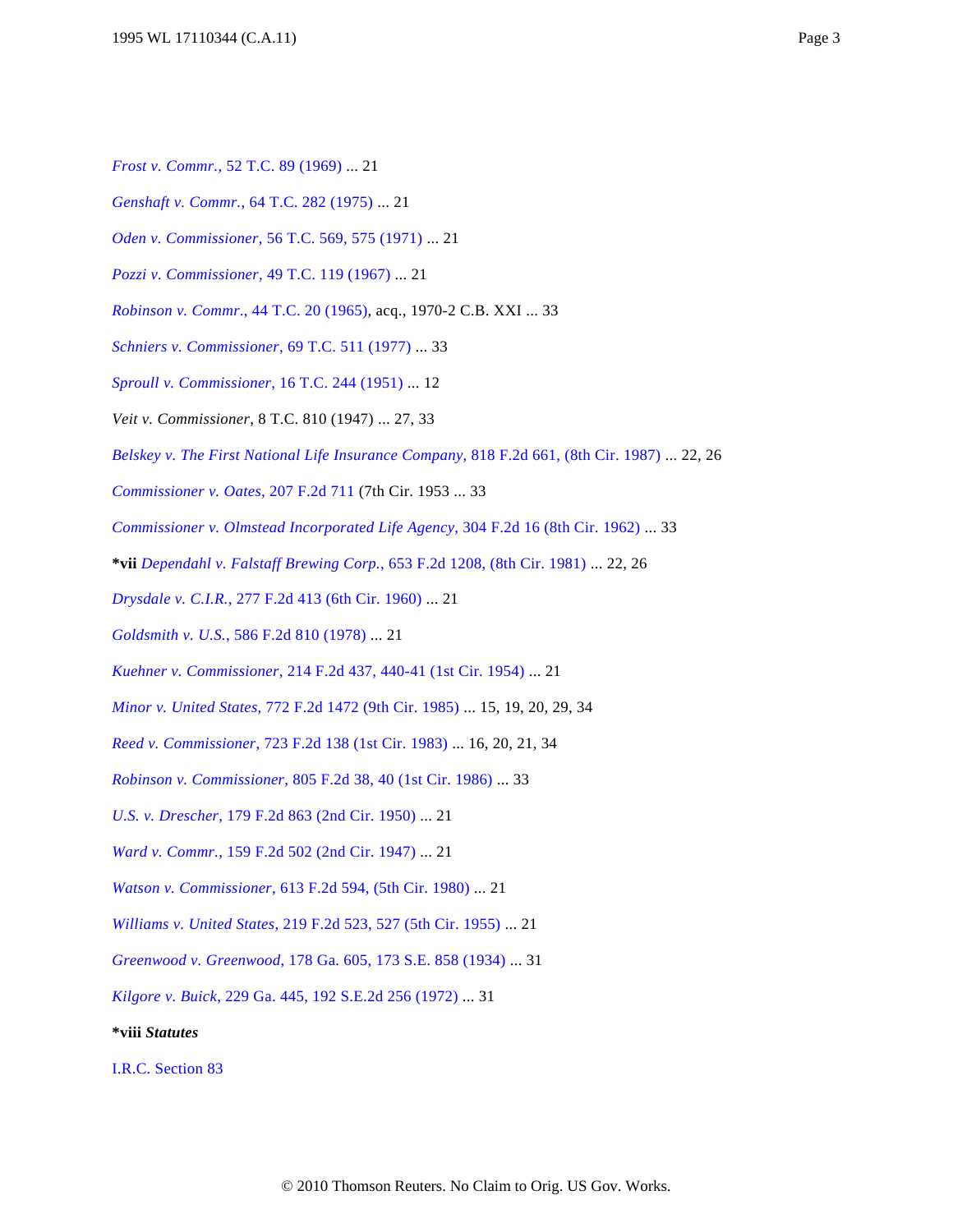[I.R.C. Section 104](http://www.westlaw.com/Find/Default.wl?rs=dfa1.0&vr=2.0&DB=1012823&DocName=26USCAS104&FindType=L) ... 6, 18

[I.R.C. Section 451](http://www.westlaw.com/Find/Default.wl?rs=dfa1.0&vr=2.0&DB=1012823&DocName=26USCAS451&FindType=L) ... 26

### *Regulations*

[Treas. Reg. §1.83-3\(a\)\(6\)](http://www.westlaw.com/Find/Default.wl?rs=dfa1.0&vr=2.0&DB=1016188&DocName=26CFRS1.83-3&FindType=L&ReferencePositionType=T&ReferencePosition=SP_1496000051ed7) ... 30

[Treas. Reg. §1.83-3\(e\)](http://www.westlaw.com/Find/Default.wl?rs=dfa1.0&vr=2.0&DB=1016188&DocName=26CFRS1.83-3&FindType=L&ReferencePositionType=T&ReferencePosition=SP_7fdd00001ca15) ... 14, 15, 20, 24

Treas. Reg. §1.541-2(j) ... 26

*Rulings*

[Priv. Ltr. Rul. 8113107 \(Dec. 31, 1980\)](http://www.westlaw.com/Find/Default.wl?rs=dfa1.0&vr=2.0&DB=0004309&FindType=Y&SerialNum=1980034226) ... 22

[Rev. Rul. 60-31, 1960-1 C.B. 179 ... 19](http://www.westlaw.com/Find/Default.wl?rs=dfa1.0&vr=2.0&DB=1048&FindType=Y&SerialNum=1960013797)

[Rev. Rul. 69-50, 1969-1 C.P. 140 ... 29](http://www.westlaw.com/Find/Default.wl?rs=dfa1.0&vr=2.0&DB=1048&FindType=Y&SerialNum=1969014117)

[Rev. Rul. 72-25, 1972-1 C.B. 127 ... 16, 18](http://www.westlaw.com/Find/Default.wl?rs=dfa1.0&vr=2.0&DB=1048&FindType=Y&SerialNum=1972019692)

[Rev. Rul. 77-420, 1977-2 C.P. 1972 ... 29](http://www.westlaw.com/Find/Default.wl?rs=dfa1.0&vr=2.0&DB=1048&FindType=Y&SerialNum=1977019414)

[Rev. Rul. 79-220, 1979-2 C.B. 74 ... 17](http://www.westlaw.com/Find/Default.wl?rs=dfa1.0&vr=2.0&DB=1048&FindType=Y&SerialNum=1979020295)

[Rev. Rul. 79-313, 1979-2 C.B. 75 ... 19](http://www.westlaw.com/Find/Default.wl?rs=dfa1.0&vr=2.0&DB=1048&FindType=Y&SerialNum=1979020296)

### *Miscellaneous*

*Cooper, The Economic Benefit Doctrine: How An Unconditional Right To A Future Benefit Can Cause A Current Tax Detriment*, 71 Marquette Law Review, 1988 ... 23

*Davies, [a Model for Corporate Income Tax](http://www.westlaw.com/Find/Default.wl?rs=dfa1.0&vr=2.0&DB=1268&FindType=Y&ReferencePositionType=S&SerialNum=0284406401&ReferencePosition=321)*[, 124 U.Pa.L.Rev. 299, at 321 \(1975\)](http://www.westlaw.com/Find/Default.wl?rs=dfa1.0&vr=2.0&DB=1268&FindType=Y&ReferencePositionType=S&SerialNum=0284406401&ReferencePosition=321) ... 33

Employee Income Retirement Security Act of 1974, [29 U.S.C. 1003,](http://www.westlaw.com/Find/Default.wl?rs=dfa1.0&vr=2.0&DB=1000546&DocName=29USCAS1003&FindType=L) *[et. seq](http://www.westlaw.com/Find/Default.wl?rs=dfa1.0&vr=2.0&DB=1000546&DocName=29USCAS1003&FindType=L)*. ... 22

[Gen. Couns. Mem. 33733 \(Nov. 21, 1966\)](http://www.westlaw.com/Find/Default.wl?rs=dfa1.0&vr=2.0&DB=0003002&FindType=Y&SerialNum=1968080411) ... 12, 15, 22

*Midgley Federal Income Taxation of Private Annuitants*, 406 Geo.Wash. L.Rev., 679 (1972) ... 16

# **\*IX STATEMENT REGARDING ADOPTION OF BRIEFS OF OTHER PARTIES**

Taxpayers adopt the argument and citation of authority in the brief for Petitioners-Appellees John C. Swearingen, Jr. and Suzanne N. Swearingen, and Ben B. Philips.

## **\*2 STATEMENT OF JURISDICTION**

This is an appeal by the Commissioner from an adverse decision rendered by the Tax Court. This Court has jurisdiction over this appeal pursuant to [I.R.C. §7482\(1986\)](http://www.westlaw.com/Find/Default.wl?rs=dfa1.0&vr=2.0&DB=1012823&DocName=26USCAS7482&FindType=L)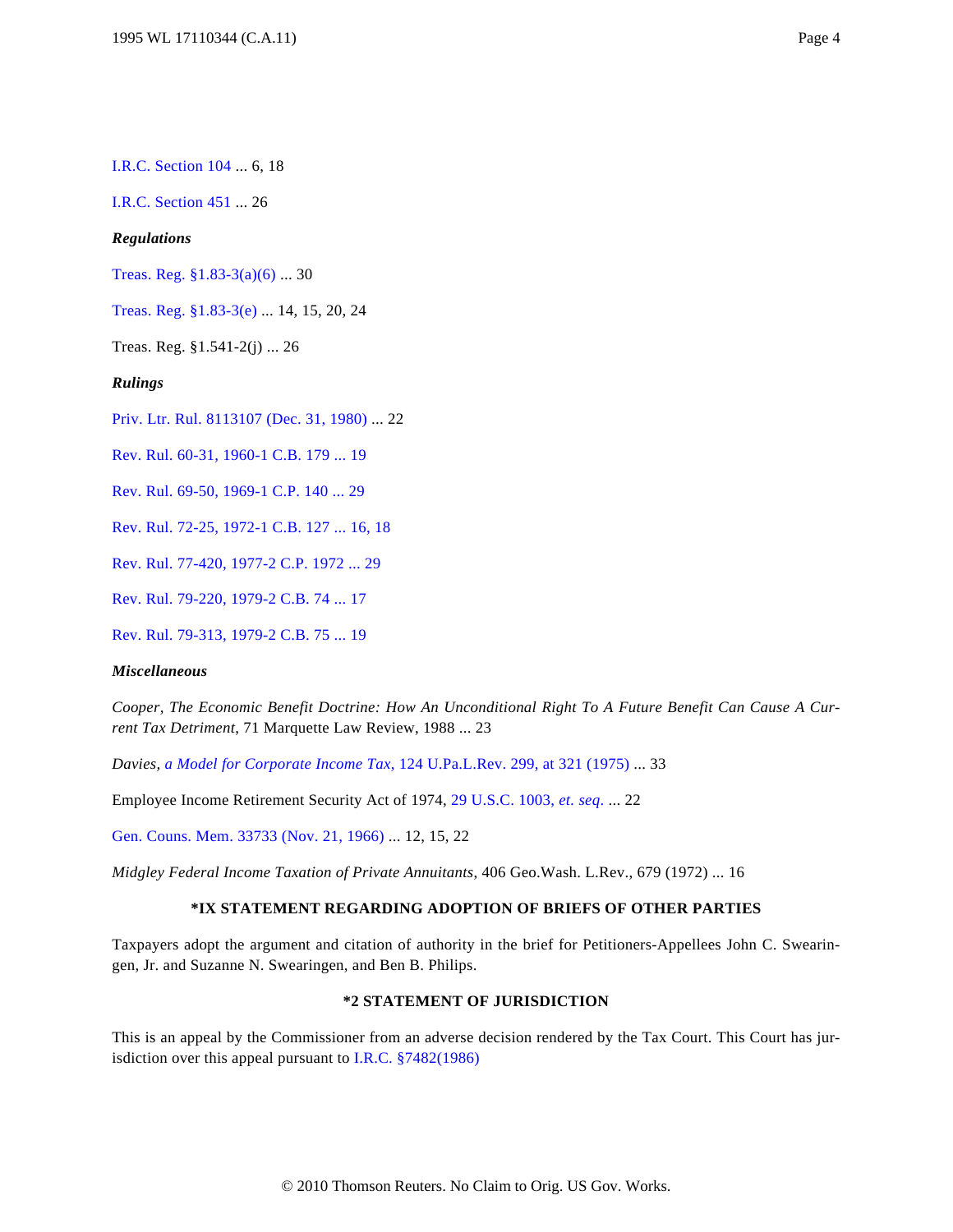### **\*3 STATEMENT OF THE ISSUES**

1. Whether the contractual rights of the taxpayers to receive future periodic payments for services rendered constitute [I.R.C. Section 83](http://www.westlaw.com/Find/Default.wl?rs=dfa1.0&vr=2.0&DB=1012823&DocName=26USCAS83&FindType=L) property.

2. If so, whether any [I.R.C. Section 83](http://www.westlaw.com/Find/Default.wl?rs=dfa1.0&vr=2.0&DB=1012823&DocName=26USCAS83&FindType=L) property was transferred to the taxpayers.

#### **\*4 STATEMENT OF THE CASE**

#### **A. Course of Proceedings and Disposition in the Court Below**

The Commissioner determined that the amounts paid for annuities to facilitate future promised payments should have been included as income in the taxpayers' return in each year the annuities were purchased under [I.R.C. §](http://www.westlaw.com/Find/Default.wl?rs=dfa1.0&vr=2.0&DB=1012823&DocName=26USCAS83&FindType=L) [83](http://www.westlaw.com/Find/Default.wl?rs=dfa1.0&vr=2.0&DB=1012823&DocName=26USCAS83&FindType=L). The taxpayers filed a petition in Tax Court (Doc. 3), and after trial, the Tax Court held that the promises of future payments and the annuities purchased to facilitate such payments do not constitute [Section 83](http://www.westlaw.com/Find/Default.wl?rs=dfa1.0&vr=2.0&DB=1012823&DocName=26USCAS83&FindType=L) property (Doc. 80, p. 2). The Commissioner filed this appeal from that decision.

### **B. Statement of the Facts**

The taxpayers/attorneys, including Richard A. Childs, who practiced individually and together in a professional corporation at that time (Doc. 66, p. 2; Doc. 80, p. 2, 4), represented a family of claimants in two related personal injury actions arising out of an explosion and fire in the family's home, which severely injured the minor son, Garrett, and killed his step-father, Jones (Doc. 66, p. 2; Doc. 80, p. 4). Attorney fees were contracted on a contingency fee basis of thirty-three and one-third percent of any recovery before trial, and forty percent of any recovery after trial with the attorneys to receive nothing until and unless a recovery was made (Doc. 66, p. 3, 4; Doc. 80, p. 5-6; Ex. 1-A).

**\*5** Mrs. Jones, acting on behalf of herself, her minor child, Garrett, and the estate of her deceased husband, Mr. Jones, as appropriate, was the responsible plaintiff in each of the cases (Doc. 66, p. 4). Each case was settled prior to trial after protracted negotiations between the attorneys, primarily Philips, and a structured settlement specialist hired by the liability carriers (Doc. 66, p. 5-8; Doc. 66, p. 19-21). The settlements were embodied in settlement documents that provided in part for the structured payment of attorney fees separately by the liability carriers who could and did purchase annuities to facilitate the agreed upon future payments.

A Release and Indemnity Agreement among all the parties, as part of other settlement documents, was executed in each case, both of which for various reasons contained similar, but not identical, provisions. Pertinent specifics of the settlement of each case are set forth below.

### **1. The Garrett Litigation**

The Garrett litigation was initiated by Mrs. Jones on behalf of Garrett and herself to recover damages for the personal injuries sustained by Garrett (Doc. 66, p. 2).

Under the Garrett Release and Indemnity Agreement, the liability carriers for the defendant agreed to make both lump sum and structured payments in accordance with a payment schedule set forth therein to the claimants and the attorneys (Doc. 66, p. 8). The structured payments were to be **\*6** made or paid through annuities purchased from Executive Life Insurance Company ("Executive Life"), who was to assume direct responsibility for the structured payments; however, Georgia Casualty and Stonewall Insurance remained responsible for the struc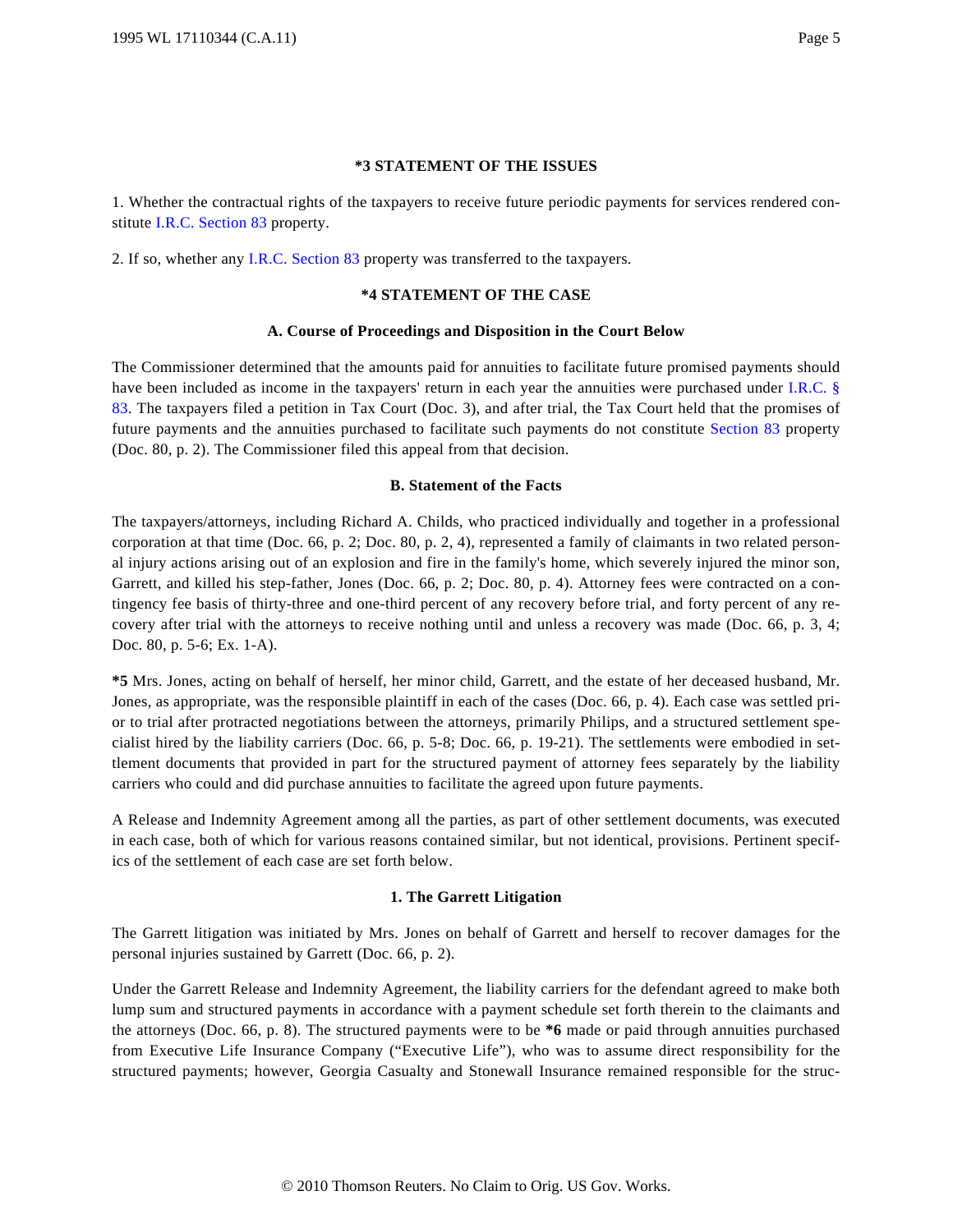tured payments on a pro rata basis consistent with the premiums paid by each company (Doc. 66, p. 9).

The Agreement provided that Georgia Casualty and Stonewall would not segregate or set aside specific assets to fund any payments required by the Agreement, and that the claimants were general creditors of the insurance companies (Doc. 66, p. 10). The Agreement further provided that "no payments... shall be accelerated, deferred, increased or decreased by the [claimants]..." (Doc. 66, p. 10).

The Agreement further provided that Georgia Casualty and Stonewall Insurance could make a "qualified assign-ment", within the meaning of [I.R.C. § 130\(c](http://www.westlaw.com/Find/Default.wl?rs=dfa1.0&vr=2.0&DB=1012823&DocName=26USCAS130&FindType=L&ReferencePositionType=T&ReferencePosition=SP_4b24000003ba5)) and  $104(a)(2)$ , of their payment obligations under the Agreement to First Executive Corporation ("First Executive"), the sole shareholder of Executive Life, but such assignment would not discharge the liability of Georgia Casualty or Stonewall, and that Georgia Casualty and Stonewall or their assignees, "shall be the owner of any annuity policies issued to fund the payments set forth herein and said entities shall retain all rights of ownership." (Doc. 66, p. 11)

The Release and Indemnity Agreement also provided:

**\*7** "Neither the lawful guardian of Jermeral C. Garrett, Jermeral C. Garrett nor his heirs, beneficiaries or assigns shall have the right to accelerate, commute or otherwise reduce to present value the payments scheduled herein; nor shall they have the right to transfer, assign, anticipate, mortgage or otherwise encumber in advance any payment or part of any payment due herein." (Doc. 66, p. 12)

The Agreement did not become effective until ratification by the Circuit Court of Russell County, Alabama (which was required by the laws of the State of Alabama because Garrett was a minor) on April 25, 1986 (Doc. 66, p. 14).

In April 1986, a separate Assignment and Assumption Agreement was executed by the parties to facilitate the assignment to First Executive (Doc. 66, p. 12-13; Ex. 9-I). The Assignment and Assumption Agreement provided,

"The parties to this Agreement agree (1) that any periodic payments hereunder shall not be capable of being accelerated, deferred, increased, or decreased by Jones, Hood, Garrett, or any other recipient hereunder and (2) that said persons, or any other recipient hereunder, shall not have, by reason of this Agreement, any right against First Executive other than the rights of a general creditor." (Doc. 66, p. 14)

First Executive retained the right to change the annuitants (Doc. 66, p. 18) on the annuity contracts issued by its subsidiary, Executive Life. Executive Life was placed into conservation proceedings on April 11, 1991 by order of the Superior Court of the State of California for the County of Los Angeles. **\*8** Thereafter, the liability carriers were called upon and made the payments that were not made by Executive Life under the annuity contracts (Doc. 66, p. 19).

# **2. The Jones Litigation**

The Jones litigation was filed to recover for the wrongful death of Jones. It was resolved in 1987 by execution of a Release and Indemnity Agreement, which also provided for lump sum and structured payments to the clients and attorneys (Doc. 66, p. 21; Ex. 35 A-l). All claims against the primary defendants were released (Doc. 66, p. 21). Structured payments were to be made through annuities purchased from Manufacturers Life Insurance Company ("Manufacturers Life") (Doc. 66, p. 22).

Stonewall Insurance was entitled to make a "qualified assignment" under [I.R.C. § 130\(c](http://www.westlaw.com/Find/Default.wl?rs=dfa1.0&vr=2.0&DB=1012823&DocName=26USCAS130&FindType=L&ReferencePositionType=T&ReferencePosition=SP_4b24000003ba5)) of its obligations to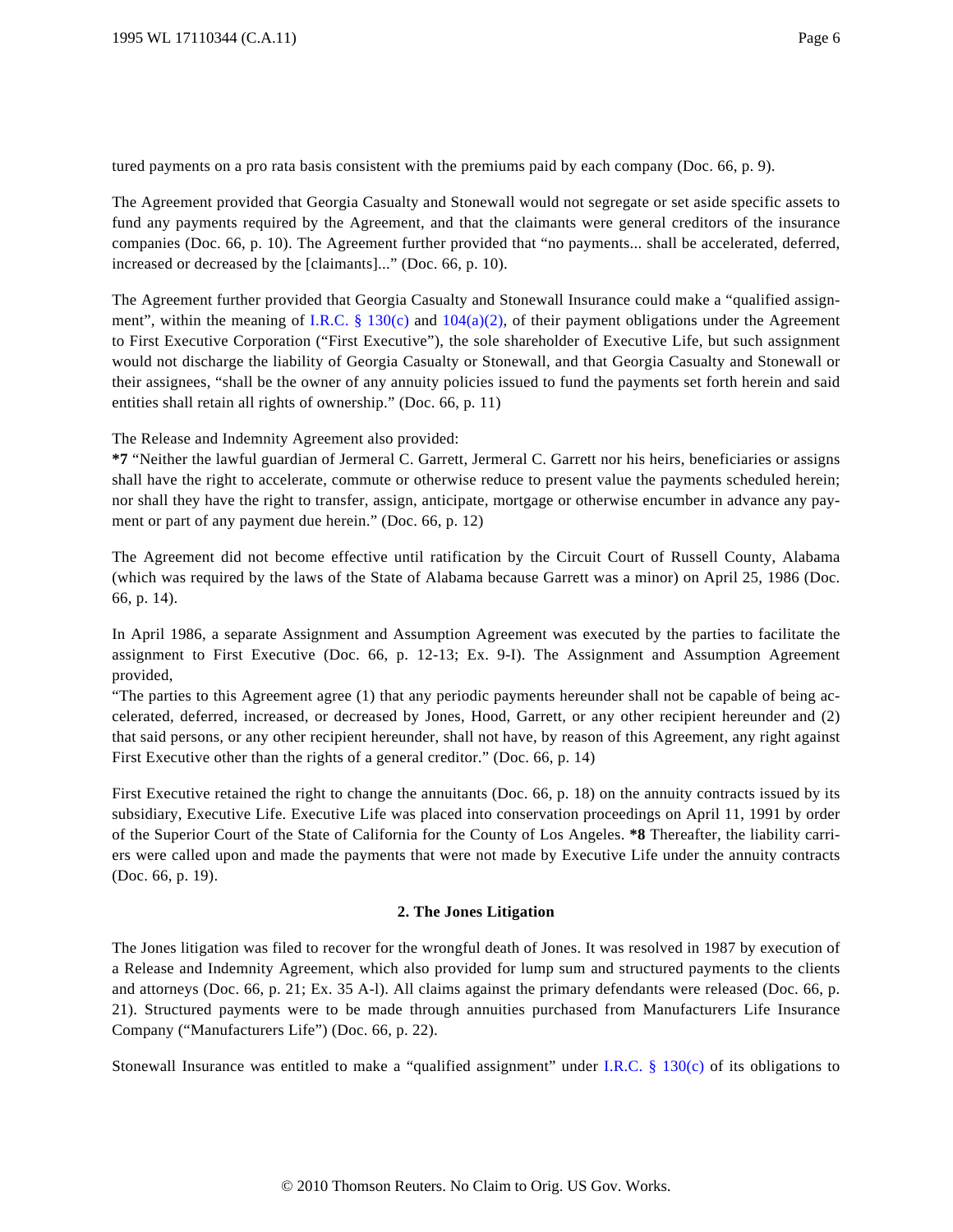make future and structured payments to Manulife Service Corporation ("Manulife"), who would become directly responsible for the structured payments (Doc. 66, p. 23; Ex. A to Ex. 35-AI).

A Qualified Assignment and Consent Agreement followed which allowed Stonewall Insurance to assign to Manulife its obligations to make structured payments was executed by Mrs. Jones (Doc. 66, p. 24). It provided that she had no rights against Manulife greater than those of a general creditor, that Manulife could purchase an annuity policy to satisfy its obligations to make structured payments which would be the sole property of Manulife, and Mrs. Jones would have no right or interest therein (Doc. 66, p. 24).

**\*9** Under the Release and Indemnity Agreement, Stonewall Insurance remained obligated as a guarantor to the extent that the future periodic benefits were not first satisfied by Manulife (Doc. 66, p. 24).

The Release and Indemnity Agreement further provided that,

"No party receiving future periodic or structured payments hereunder shall have the right to accelerate, commute or otherwise reduce to present value the payments scheduled herein; nor shall any party have the right to transfer, assign, mortgage or encumber in advance any scheduled payments set forth herein." (Doc. 66, p. 25)

Stonewall Insurance purchased annuity policies to fund the periodic payments to the attorneys (Doc. 66, p. 25, 26). The attorneys were named as the annuitants, but Stonewall was the owner of each and retained the right to change the annuitant (Doc. 66, p. 26-28; Doc. 80, p. 19-20; Exs. 42-AP, 43-AQ, 44-AR).

The taxpayers reported as income in the years of settlement only the amounts of the structured payments they actually received.

# **C. Standard of Review**

The standard for review is whether the Tax Court erred in formulating or applying a rule of law.

# **\*10 SUMMARY OF THE ARGUMENT**

For [I.R.C. Section 83](http://www.westlaw.com/Find/Default.wl?rs=dfa1.0&vr=2.0&DB=1012823&DocName=26USCAS83&FindType=L) to apply, there must be [Section 83](http://www.westlaw.com/Find/Default.wl?rs=dfa1.0&vr=2.0&DB=1012823&DocName=26USCAS83&FindType=L) property, and it must be transferred to the service provider. [Section 83](http://www.westlaw.com/Find/Default.wl?rs=dfa1.0&vr=2.0&DB=1012823&DocName=26USCAS83&FindType=L) property does not include an unfunded promise to pay. A promise to pay is unfunded unless assets are set aside by the promisor which are beyond the reach of the promisor's creditors, and the promisee receives some vested, nonforfeitable right in such assets. This was the definition adopted and correctly applied by the Tax Court to the facts in this case.

The taxpayers received only a promise to be paid in the future, which, along with the annuities that were purchased by the insurers to facilitate payment, could not be assigned, accelerated, transferred, reduced to present value, or seized by the taxpayer's creditors. The taxpayers received only the rights of a general, unsecured creditor. The annuities remained subject to claims of the insurer's creditors, and the insurer remained liable for the promised payments if the annuities failed.

This does not constitute funding in the Jones litigation because the annuities were not set aside beyond the reach of the insurer's creditors, and the taxpayers received no vested, nonforfeitable rights of any kind in the annuities or any other asset. Funding did not occur in the, Garrett litigation, although the annuities were placed beyond the creditors of the liability insurer, because the **\*11** taxpayers received no vested, nonforfeitable rights in these annuities or any other asset. This is true in both cases regardless of the identity of the [Section 83](http://www.westlaw.com/Find/Default.wl?rs=dfa1.0&vr=2.0&DB=1012823&DocName=26USCAS83&FindType=L) transferor or transferors. [Section 83](http://www.westlaw.com/Find/Default.wl?rs=dfa1.0&vr=2.0&DB=1012823&DocName=26USCAS83&FindType=L) applies to third parties as well as the service recipient.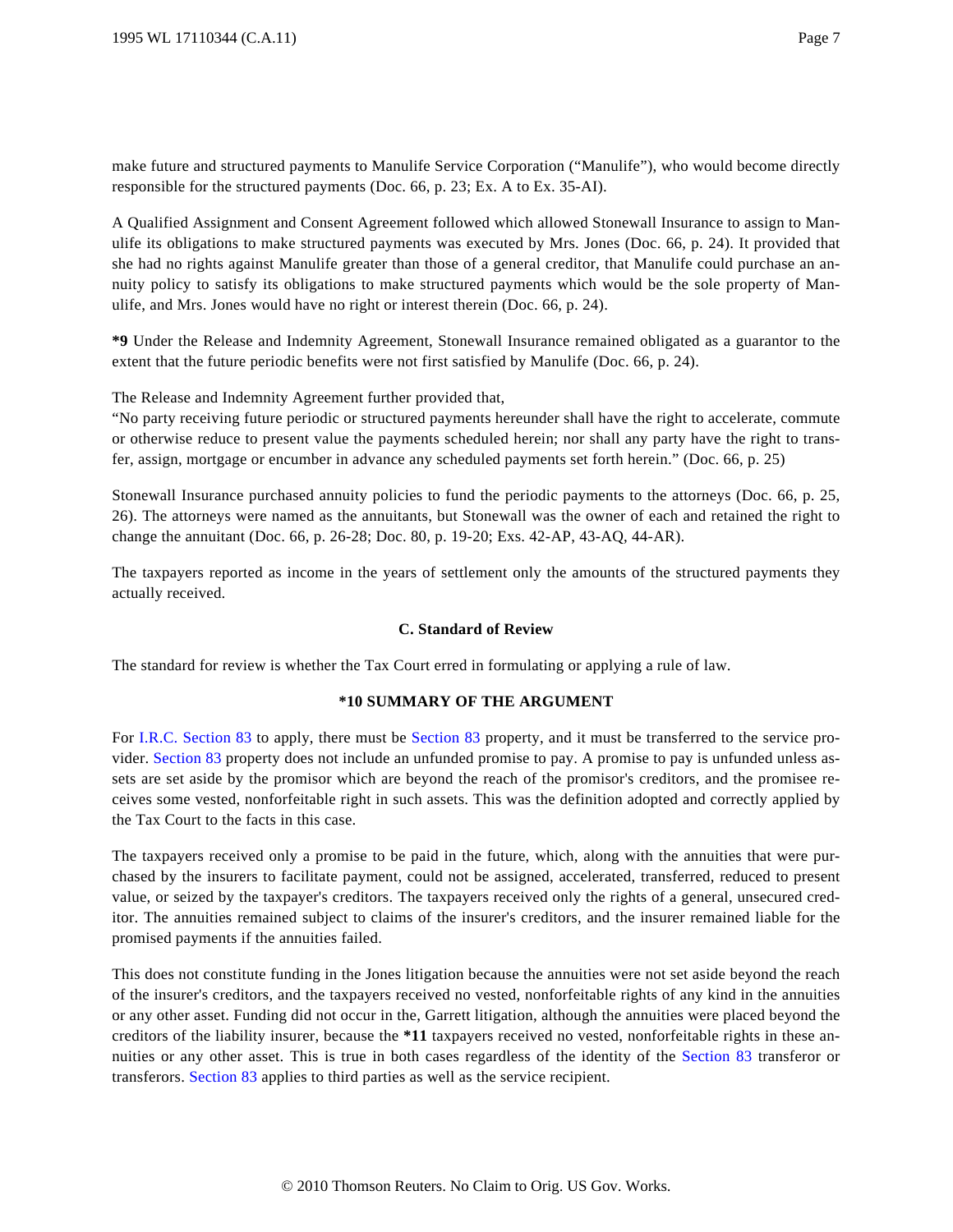If [Section 83](http://www.westlaw.com/Find/Default.wl?rs=dfa1.0&vr=2.0&DB=1012823&DocName=26USCAS83&FindType=L) property was created, this property was not transferred to the taxpayers because they did not incur the risk of loss of a beneficial owner as required by [Section 83](http://www.westlaw.com/Find/Default.wl?rs=dfa1.0&vr=2.0&DB=1012823&DocName=26USCAS83&FindType=L) regulations, which said risk was retained by the insurers through the continuing obligation to pay, even if the annuities failed.

Reduced to their essence, the arguments of the Commissioner are that the mere promise of a third party obligor, especially an insurance company (as opposed to the service recipient) to pay the service provider for services rendered, should of itself constitute [Section 83](http://www.westlaw.com/Find/Default.wl?rs=dfa1.0&vr=2.0&DB=1012823&DocName=26USCAS83&FindType=L) property, and the mere segregation or designation of an asset for payment purposes by the third party obligor or the service recipient should constitute funding of a promise under [Section 83](http://www.westlaw.com/Find/Default.wl?rs=dfa1.0&vr=2.0&DB=1012823&DocName=26USCAS83&FindType=L), even if the asset is not set aside beyond the reach of creditors or vested in the recipient. These arguments fail to meet the minimum requirements enumerated in [Section 83](http://www.westlaw.com/Find/Default.wl?rs=dfa1.0&vr=2.0&DB=1012823&DocName=26USCAS83&FindType=L) and the regulations issued under it, and disregard the holdings of applicable case law, cases in related areas, and even the Commissioner's own formulation of the economic benefit doctrine. Moreover, the adoption of these propositions would constitute an unwarranted intrusion into basic principles of cash method accounting.

The decision of the Tax Court was correct and should be affirmed.

# **\*12 ARGUMENT AND CITATIONS OF AUTHORITY**

# **THE TAX COURT CORRECTLY HELD THAT THE CONTRACTUAL RIGHTS OF THE TAXPAY-ERS TO RECEIVE FUTURE PERIODIC PAYMENTS AND THE ANNUITIES PURCHASED BY THE OBLIGORS TO FACILITATE THESE PAYMENTS DO NOT CONSTITUTE [I.R.C. SECTION 8](http://www.westlaw.com/Find/Default.wl?rs=dfa1.0&vr=2.0&DB=1012823&DocName=26USCAS83&FindType=L)3 PROPERTY**

#### **A. [I.R.C. Section 83](http://www.westlaw.com/Find/Default.wl?rs=dfa1.0&vr=2.0&DB=1012823&DocName=26USCAS83&FindType=L)**

Relying on early opinions formulating the common law economic benefit doctrine such as *[Commissioner v.](http://www.westlaw.com/Find/Default.wl?rs=dfa1.0&vr=2.0&DB=780&FindType=Y&SerialNum=1945114092) [Smith](http://www.westlaw.com/Find/Default.wl?rs=dfa1.0&vr=2.0&DB=780&FindType=Y&SerialNum=1945114092)*[, 324 U.S. 177 \(1945](http://www.westlaw.com/Find/Default.wl?rs=dfa1.0&vr=2.0&DB=780&FindType=Y&SerialNum=1945114092)) and *E.T. [Sproull v. Commissioner](http://www.westlaw.com/Find/Default.wl?rs=dfa1.0&vr=2.0&DB=838&FindType=Y&SerialNum=1951287377)*[, 16 T.C. 244 \(1951](http://www.westlaw.com/Find/Default.wl?rs=dfa1.0&vr=2.0&DB=838&FindType=Y&SerialNum=1951287377)), in 1966, prior to passage of [Section 83](http://www.westlaw.com/Find/Default.wl?rs=dfa1.0&vr=2.0&DB=1012823&DocName=26USCAS83&FindType=L), general counsel defined the economic benefit doctrine as follows:

The principle generally known as the "economic benefit" doctrine delimits one form of property the fair market value of which must be included in gross income. Pursuant to this theory, the creation by an obligor of a fund in which the taxpayer has vested rights will result in immediate inclusion by the taxpayer of the amount funded. A "fund" is created when an amount is irrevocably placed with a third party, and a taxpayer's interest in such a fund is "vested" if it is nonforfeitable. [Gen. Couns. Mem. 33733 \(Nov. 21, 1966\)](http://www.westlaw.com/Find/Default.wl?rs=dfa1.0&vr=2.0&DB=0003002&FindType=Y&SerialNum=1968080411).

In 1969, Congress passed [I.R.C. § 83](http://www.westlaw.com/Find/Default.wl?rs=dfa1.0&vr=2.0&DB=1012823&DocName=26USCAS83&FindType=L) which applies the economic benefit doctrine to the area of compensation for services rendered. [Section 83](http://www.westlaw.com/Find/Default.wl?rs=dfa1.0&vr=2.0&DB=1012823&DocName=26USCAS83&FindType=L), **\*13** which applies only to payment for services, embodies the common law concepts to varying degrees, but utilizes different terminology.

[Section 83](http://www.westlaw.com/Find/Default.wl?rs=dfa1.0&vr=2.0&DB=1012823&DocName=26USCAS83&FindType=L) provides in pertinent part:

(a) GENERAL RULE. -- If, in connection with the performance of services, property is transferred to any person other than the person for whom such services are performed, the excess of --

(1) the fair market value of such property (determined without regard to any restriction other than a restriction which by its terms will never lapse) at the first time the rights of the person having the beneficial interest in such property are transferrable or are not subject to a substantial risk of forfeiture, whichever occurs earlier, over (2) the amount (if any) paid for such property,

shall be included in the gross income of the person who performed such services in the first taxable year in which the rights of the person having the beneficial interest in such property are transferable or are not subject to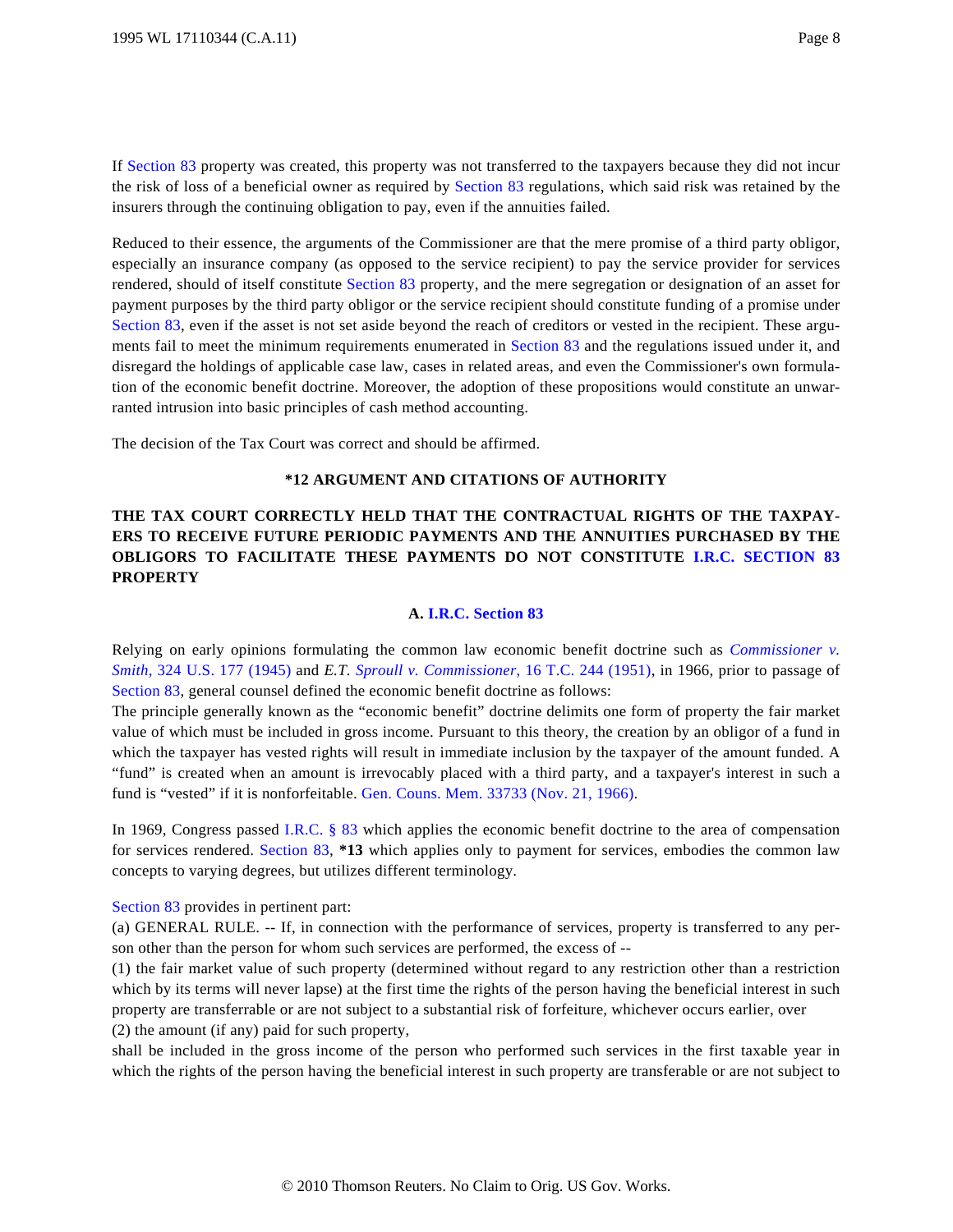a substantial risk of forfeiture, whichever is applicable.

For [Section 83](http://www.westlaw.com/Find/Default.wl?rs=dfa1.0&vr=2.0&DB=1012823&DocName=26USCAS83&FindType=L) to apply, there must be (1) Section 83 property, (2) transferred to the service provider, (3) in exchange for services rendered. If these requirements are met, (a) the fair market value of this property if ascertainable (b) \*14 is taxable when either (i) the property is transferred or (ii) not subject to a substantial risk of forfeiture.<sup>[FN1]</sup>

FN1. This brief addresses only the first two requirements for the economic benefit doctrine of [Section](http://www.westlaw.com/Find/Default.wl?rs=dfa1.0&vr=2.0&DB=1012823&DocName=26USCAS83&FindType=L) [83](http://www.westlaw.com/Find/Default.wl?rs=dfa1.0&vr=2.0&DB=1012823&DocName=26USCAS83&FindType=L) property and transferability. The concept of transferability is discussed because it is related to funding for [Section 83](http://www.westlaw.com/Find/Default.wl?rs=dfa1.0&vr=2.0&DB=1012823&DocName=26USCAS83&FindType=L) property purposes. Because the Tax Court determined that there was no [Section 83](http://www.westlaw.com/Find/Default.wl?rs=dfa1.0&vr=2.0&DB=1012823&DocName=26USCAS83&FindType=L) property, it did not address the other [Section 83](http://www.westlaw.com/Find/Default.wl?rs=dfa1.0&vr=2.0&DB=1012823&DocName=26USCAS83&FindType=L) requirements.

# **B. The Promises of Future Payment and/or the Annuities That Were Purchased Do Not Constitute [Section](http://www.westlaw.com/Find/Default.wl?rs=dfa1.0&vr=2.0&DB=1012823&DocName=26USCAS83&FindType=L) [83](http://www.westlaw.com/Find/Default.wl?rs=dfa1.0&vr=2.0&DB=1012823&DocName=26USCAS83&FindType=L) Property.**

[Section 83](http://www.westlaw.com/Find/Default.wl?rs=dfa1.0&vr=2.0&DB=1012823&DocName=26USCAS83&FindType=L) property includes real and personal property *other than* either money or an unfunded and unsecured promise to pay money or property in the future. Conversely, it does include a funded promise to pay.<sup>[FN2]</sup> It also includes a beneficial ownership interest in assets which are transferred or set aside from the claims of creditors of the transferror in a trust or escrow account, [Treas. Reg. §1.83-3\(e\)](http://www.westlaw.com/Find/Default.wl?rs=dfa1.0&vr=2.0&DB=1016188&DocName=26CFRS1.83-3&FindType=L&ReferencePositionType=T&ReferencePosition=SP_7fdd00001ca15).

FN2. The Commissioner does not contend that the promises to pay annuities are secured. The Tax Court found they were not, Doc. 80, p. 27-28.

[Section 83](http://www.westlaw.com/Find/Default.wl?rs=dfa1.0&vr=2.0&DB=1012823&DocName=26USCAS83&FindType=L) specifically encompasses the transfer of property *from anyone* for the rendering of services. [I.R.C.](http://www.westlaw.com/Find/Default.wl?rs=dfa1.0&vr=2.0&DB=1012823&DocName=26USCAS83&FindType=L) [Section 83](http://www.westlaw.com/Find/Default.wl?rs=dfa1.0&vr=2.0&DB=1012823&DocName=26USCAS83&FindType=L) "applies to a transfer of **\*15** property in connection with the performance of services even though the transferor is not the person for whom such services are performed," [Treas. Reg. §1.83-1\(a\)\(1\)](http://www.westlaw.com/Find/Default.wl?rs=dfa1.0&vr=2.0&DB=1016188&DocName=26CFRS1.83-1&FindType=L&ReferencePositionType=T&ReferencePosition=SP_7b9b000044381). See *also Adair v. Commissioner*, 50 T.C. 620, 627 (1950). The definition of property remains the same regardless of the identity of the transferror.

Although the Code section and the regulations do not define the term "funded" as used in 1.83-3(e), funding occurs when assets are set aside by the obligor which are beyond the reach of the obligor's creditors, and the transferee receives some vested, non-forfeitable right in the assets that are set aside, *[Centre v. Commissioner.](http://www.westlaw.com/Find/Default.wl?rs=dfa1.0&vr=2.0&DB=838&FindType=Y&SerialNum=1971290034)*, 55 [T.C. 16 \(1970\)](http://www.westlaw.com/Find/Default.wl?rs=dfa1.0&vr=2.0&DB=838&FindType=Y&SerialNum=1971290034); *[Minor v. United States](http://www.westlaw.com/Find/Default.wl?rs=dfa1.0&vr=2.0&DB=350&FindType=Y&SerialNum=1985148622)*[, 772 F.2d 1472 \(9th Cir. 1985\)](http://www.westlaw.com/Find/Default.wl?rs=dfa1.0&vr=2.0&DB=350&FindType=Y&SerialNum=1985148622); Gen. Couns. Memo 33733, *supra*. [FN3]

FN3. The funding test applied by the Tax Court, although worded differently, contains these essential elements, he Tax Court stated, "[F]unding occurs when no further action is required of the obligor for the trust or insurance proceeds to be distributed or distributable to the beneficiary. Only at the time when the beneficiary obtains a nonforfeitable economic or financial benefit in the trust or insurance policy is the provision for future payments secured or funded. However, if the trust or policy is subject to the rights of general creditors of the obligor, funding has not occurred." The Commissioner's objection to this test is addressed later in this brief.

**\*16** Permeating this concept of "funded" is the principle that the transferee must receive at least a certain amount of rights of some kind in the fund for an economic benefit to arise, see *[Reed v. Commissioner](http://www.westlaw.com/Find/Default.wl?rs=dfa1.0&vr=2.0&DB=350&FindType=Y&SerialNum=1983154937)*, 723 F.2d [138 \(1st Cir. 1983](http://www.westlaw.com/Find/Default.wl?rs=dfa1.0&vr=2.0&DB=350&FindType=Y&SerialNum=1983154937)); *Davies. [a Model for Corporate Income Ta](http://www.westlaw.com/Find/Default.wl?rs=dfa1.0&vr=2.0&DB=1268&FindType=Y&ReferencePositionType=S&SerialNum=0284406401&ReferencePosition=321)x*[, 124 U.Pa.L.Rev. 299, at 321 \(1975](http://www.westlaw.com/Find/Default.wl?rs=dfa1.0&vr=2.0&DB=1268&FindType=Y&ReferencePositionType=S&SerialNum=0284406401&ReferencePosition=321)); *Midgley Federal Income Taxation of Private Annuitants*, 406 Geo.Wash. L.Rev., 679, at 689 (1972).

The purchase of an annuity for the convenience of the obligor to pay contractually promised periodic future pay-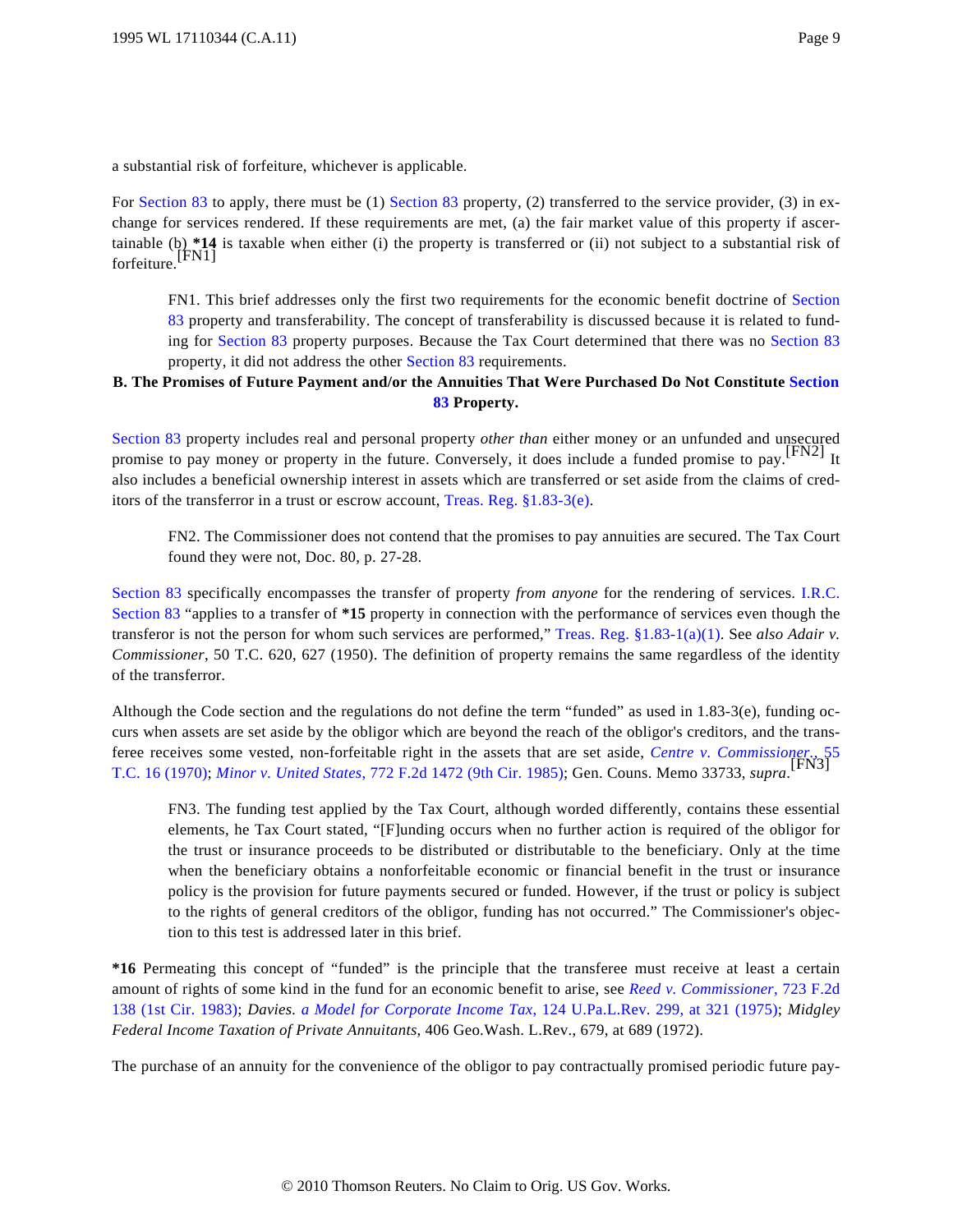ments does not constitute "funding" of the promise or a "fund" to which the promisee has a vested interest. In [Rev. Rul. 72-25, 1972-1 C.B. 127](http://www.westlaw.com/Find/Default.wl?rs=dfa1.0&vr=2.0&DB=1048&FindType=Y&SerialNum=1972019692), an employer purchased an annuity contract to fund the payment of a deferred compensation liability to an employee who had the right to receive deferred compensation payments. The employer was the applicant, owner and beneficiary of the annuity contract, and it was subject to the claims of general creditors. The employee had no interest in the annuity contract. Under the deferred compensation arrangement, no escrow account or trust fund was created, and assets were not segregated by the employer to the employee. The employee's benefits under the agreement could not be sold, transferred, assigned or pledged. The Commissioner concluded that since the employee has no present interest in the account, or in the annuity contract, the deferred compensation is includable in the employee's income in the year in which the **\*17** payments are received or otherwise made available, and not in the year of the purchase of the annuity.

In *[Centre v. Commr.](http://www.westlaw.com/Find/Default.wl?rs=dfa1.0&vr=2.0&DB=838&FindType=Y&SerialNum=1971290034)*[, 55 T.C. 16 \(1970\)](http://www.westlaw.com/Find/Default.wl?rs=dfa1.0&vr=2.0&DB=838&FindType=Y&SerialNum=1971290034), upon which the Tax Court relied, the employer purchased life insurance on the employee to fund future compensation payments. The insurance remained an asset of the employer subject to the rights of its creditors and the employee acquired no immediate rights thereto. The Court held that the amount spent to procure the insurance was not taxable to the employee who "still has only a contract right to his deferred compensation", [55 T.C. at 20](http://www.westlaw.com/Find/Default.wl?rs=dfa1.0&vr=2.0&DB=838&FindType=Y&ReferencePositionType=S&SerialNum=1971290034&ReferencePosition=20). Taxation occurred only when the employee received the policies because the employee had no vested rights in them prior to that time.

In [Rev. Rul. 79-220, 1979-2, C.B. 74](http://www.westlaw.com/Find/Default.wl?rs=dfa1.0&vr=2.0&DB=1048&FindType=Y&ReferencePositionType=S&SerialNum=1979020295&ReferencePosition=1972), the Commissioner recognized that the purchase of an annuity by an obligor to defray future promised payments does not constitute funding under the economic benefit doctrine in a fac-<br>tual scenario that is analogous if not identical to the facts in this case.<sup>[FN4]</sup> The taxpayer \*18 initiated claim against the defendant. Before trial, the claim was settled by a lump sum payment and the promise of the defendant's liability carrier to make future monthly payments. The defendant's liability carrier purchased an annuity from another insurance company to provide a source of funds to defray these payments. The insurance carrier remained obligated for the payments. The question was whether the interest portion of the promised monthly payments could be excluded under [I.R.C. § 104\(a\)\(2](http://www.westlaw.com/Find/Default.wl?rs=dfa1.0&vr=2.0&DB=1012823&DocName=26USCAS104&FindType=L&ReferencePositionType=T&ReferencePosition=SP_d86d0000be040)) of the Code, which depended in part on whether the claimant had the economic benefit of the discounted present value of the periodic payments. Thus, the Commissioner was called upon to decide whether the economic benefit doctrine applied to all the payments even though [I.R.C. § 104\(a\)\(2\)](http://www.westlaw.com/Find/Default.wl?rs=dfa1.0&vr=2.0&DB=1012823&DocName=26USCAS104&FindType=L&ReferencePositionType=T&ReferencePosition=SP_d86d0000be040) excluded the principal amounts from taxation. [Relying on Rev. Rul. 72-25](http://www.westlaw.com/Find/Default.wl?rs=dfa1.0&vr=2.0&DB=1048&FindType=Y&SerialNum=1972019692), the Service ruled that the purchase of the single premium annuity contract by the insurer from another insurance company was merely an investment by the purchaser to provide a source of funds to satisfy its obligations which did not give rise to an economic benefit.

FN4. The Commissioner cites this ruling ostensibly in support of its argument that the annuities do not have to be transferred beyond the reach of the obligor's creditors to constitute funding, see Commrs. Br., p. 37. This ruling implies the exact opposite conclusion.

The exclusion from gross income provided by section  $104(a)(2)$  of the Code applies to the full amount of the monthly payments received by *A* in settlement of the damage suit because A *had a right to receive only the monthly payments and did not have the actual or constructive receipt or the economic benefit of the lump-sum amount that was invested to yield that monthly payment*, If *A* should die before the end of 20 years, the payments made to *A's* estate under the settlement agreement are also excludable from income under [section 10](http://www.westlaw.com/Find/Default.wl?rs=dfa1.0&vr=2.0&DB=1012823&DocName=26USCAS104&FindType=L)4. [Emphasis added.]

**\*19** A similar decision was reached by the Commissioner in [Rev. Rul. 79-313, 1979-2 C.B. 7](http://www.westlaw.com/Find/Default.wl?rs=dfa1.0&vr=2.0&DB=0001048&FindType=Y&SerialNum=1979020296)5 which involved periodic payments promised by the insurer in a personal injury settlement who was not required to purchase an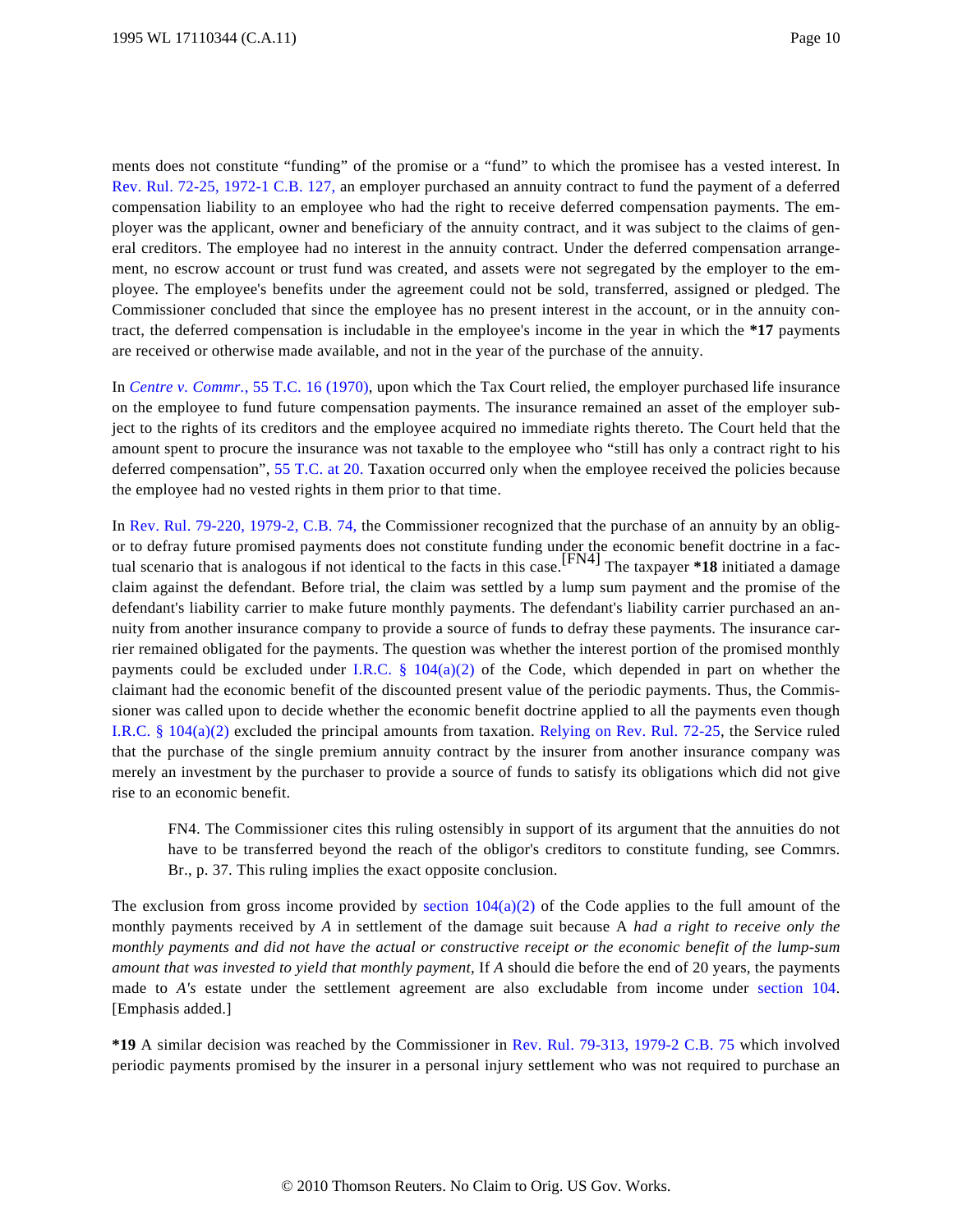annuity to fund these payments.

In *[Minor v. United State](http://www.westlaw.com/Find/Default.wl?rs=dfa1.0&vr=2.0&DB=350&FindType=Y&SerialNum=1985148622)s*[, 772 F.2d 1472 \(9th Cir. 198](http://www.westlaw.com/Find/Default.wl?rs=dfa1.0&vr=2.0&DB=350&FindType=Y&SerialNum=1985148622)5), a physician was practiced medicine pursuant to an agreement with a county health care providing corporation whereby the physician agreed to render medical services to the subscribers of the plan in exchange for scheduled fees. After the execution of the agreement, the corporation adopted a deferred compensation plan for participating physicians which the physician joined by supplemental agreement. The physician elected to receive only a portion of the scheduled fee with the balance to be contributed to the trust in which the physicians were the trustees established under the deferred compensation plan. A separate account was maintained for each physician, and the trustees purchased annuities to fund the payment of benefits under the plan. Benefits were payable for death, disability, or if the physician left the service area to practice elsewhere.

The Court cited example 3 of [Rev. Rul. 60-31, 1960-1 C.B. 179](http://www.westlaw.com/Find/Default.wl?rs=dfa1.0&vr=2.0&DB=1048&FindType=Y&SerialNum=1960013797), outlining the parameters required for economic benefit. Couching its analysis in terms of current valuation (which is one of several terms that the courts have used to wrestle with the confusing and conflicting terminology), the court concludes that **\*20** an economic benefit is capable of evaluation only where there is a contribution to a deferred compensation plan which is nonforfeitable, fully vested in the employee and secured against the employer's creditors by a trust arrangement. Citing [26 C.F.R. §1.83-3\(e](http://www.westlaw.com/Find/Default.wl?rs=dfa1.0&vr=2.0&DB=1000547&DocName=26CFRS1.83-3&FindType=L&ReferencePositionType=T&ReferencePosition=SP_7fdd00001ca15)), the Court stated that, "if the employee's interest is unsecured or not otherwise protected from the employer's creditors, the employee's interest is not taxable property," *[Minor](http://www.westlaw.com/Find/Default.wl?rs=dfa1.0&vr=2.0&DB=350&FindType=Y&ReferencePositionType=S&SerialNum=1985148622&ReferencePosition=1475)*[, 772 F.2d at 1475](http://www.westlaw.com/Find/Default.wl?rs=dfa1.0&vr=2.0&DB=350&FindType=Y&ReferencePositionType=S&SerialNum=1985148622&ReferencePosition=1475).

It should be noted that in giving effect to the trust language that made the employer the beneficiaries of the trust, although the physicians were the trustees, the court refused to apply a "substance-over-form" or other similar restructuring analysis. Since there was no evidence that the arrangement was anything other than an arms length bargain, the court honored its key terms.

In *[Reed v. Commissione](http://www.westlaw.com/Find/Default.wl?rs=dfa1.0&vr=2.0&DB=350&FindType=Y&SerialNum=1983154937)r*[, 723 F.2d 138 \(1st Cir. 1983](http://www.westlaw.com/Find/Default.wl?rs=dfa1.0&vr=2.0&DB=350&FindType=Y&SerialNum=1983154937)), the Court found that there was an absence of funding under facts that are more favorable to the Commissioner than those in the present case because the taxpayer in *Reed* had the right to assign future payments.

The Commissioner next contends that in 1973 Reed received a taxable economic benefit by virtue of Cvengros' deposit of the sales proceeds into the escrow account. The Commissioner argues that upon the December 27, 1973 closing, there were no open transactions remaining and Reed's right to future payment from the escrow account was irrevocable, being conditioned only upon the passage of time; hence, Reed received the "cash equivalent" of the sales proceeds deposited in the escrow account. The Commissioner **\*21** points out that Reed could have assigned his irrevocable right to receive future payment of the escrow funds.

This argument, which was largely embraced by the Tax Court, is predicated upon a misapplication of various cases the Commissioner says espouse the economic benefit doctrine. See [Kuehner v. Commissioner, 214 F.2d](http://www.westlaw.com/Find/Default.wl?rs=dfa1.0&vr=2.0&DB=350&FindType=Y&ReferencePositionType=S&SerialNum=1954118906&ReferencePosition=440) [437, 440-41 \(1st Cir. 1954](http://www.westlaw.com/Find/Default.wl?rs=dfa1.0&vr=2.0&DB=350&FindType=Y&ReferencePositionType=S&SerialNum=1954118906&ReferencePosition=440)); [Williams v. United States, 219 F.2d 523, 527 \(5th Cir. 1955](http://www.westlaw.com/Find/Default.wl?rs=dfa1.0&vr=2.0&DB=350&FindType=Y&ReferencePositionType=S&SerialNum=1955121916&ReferencePosition=527)); [Watson v. Commis](http://www.westlaw.com/Find/Default.wl?rs=dfa1.0&vr=2.0&DB=350&FindType=Y&ReferencePositionType=S&SerialNum=1980102193&ReferencePosition=597)[sioner, 613 F.2d 594, 597 \(5th Cir. 1980](http://www.westlaw.com/Find/Default.wl?rs=dfa1.0&vr=2.0&DB=350&FindType=Y&ReferencePositionType=S&SerialNum=1980102193&ReferencePosition=597)); [Oden v. Commissioner, 56 T.C. 569, 575 \(1971](http://www.westlaw.com/Find/Default.wl?rs=dfa1.0&vr=2.0&DB=838&FindType=Y&ReferencePositionType=S&SerialNum=1972290238&ReferencePosition=575)); [Pozzi v. Commis](http://www.westlaw.com/Find/Default.wl?rs=dfa1.0&vr=2.0&DB=838&FindType=Y&SerialNum=1968290137)[sioner, 49 T.C. 119 \(1967](http://www.westlaw.com/Find/Default.wl?rs=dfa1.0&vr=2.0&DB=838&FindType=Y&SerialNum=1968290137)). These cases held that escrow arrangements were ineffective to defer income tax because of the existence of one of two factors, not present in the instant case: (1) the taxpayer received some present, beneficial interest from the escrow account; see [Kuehner, 214 F.2d at 440](http://www.westlaw.com/Find/Default.wl?rs=dfa1.0&vr=2.0&DB=350&FindType=Y&ReferencePositionType=S&SerialNum=1954118906&ReferencePosition=440) (investment income); (2) the escrow arrangement was the product of the taxpayer's self-imposed limitation on funds the taxpayer had an un-qualified, vested right to control. See [Williams, 219 F.2d at 526-27](http://www.westlaw.com/Find/Default.wl?rs=dfa1.0&vr=2.0&DB=350&FindType=Y&ReferencePositionType=S&SerialNum=1955121916&ReferencePosition=526) (escrow was self-imposed limitation); [Oden,](http://www.westlaw.com/Find/Default.wl?rs=dfa1.0&vr=2.0&DB=838&FindType=Y&ReferencePositionType=S&SerialNum=1972290238&ReferencePosition=577) [56 T.C. at 577](http://www.westlaw.com/Find/Default.wl?rs=dfa1.0&vr=2.0&DB=838&FindType=Y&ReferencePositionType=S&SerialNum=1972290238&ReferencePosition=577) (same). *Reed*, *supra,* at 145-146

In the cases where the courts have determined that funding occurred, the courts have always found that the bene-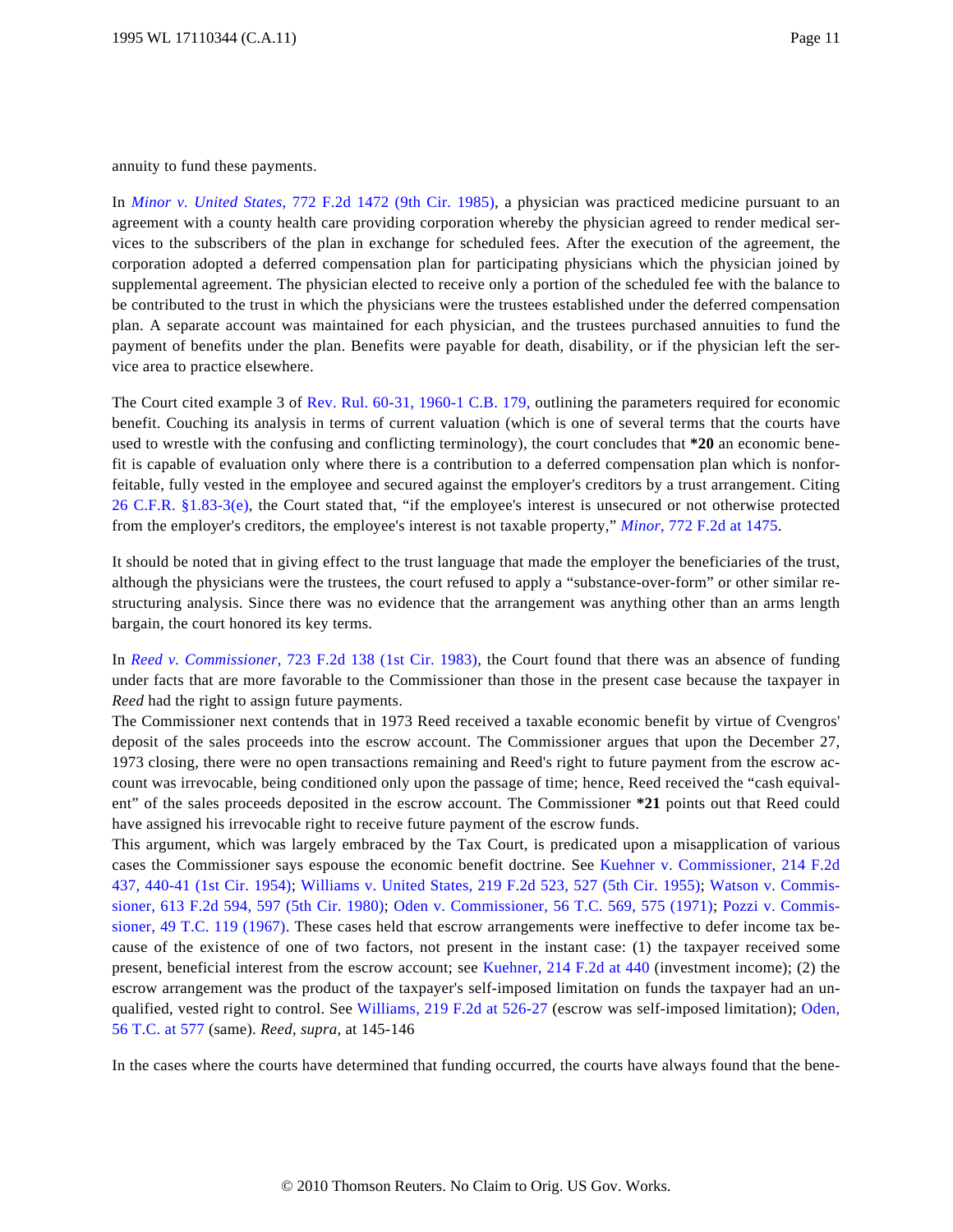ficiary received some present, nonforfeitable interest in the asset that was set aside by the obligor, see *[Ward v.](http://www.westlaw.com/Find/Default.wl?rs=dfa1.0&vr=2.0&DB=350&FindType=Y&SerialNum=1947117606) [Commr.](http://www.westlaw.com/Find/Default.wl?rs=dfa1.0&vr=2.0&DB=350&FindType=Y&SerialNum=1947117606)*[, 159 F.2d 502 \(2nd Cir. 1947](http://www.westlaw.com/Find/Default.wl?rs=dfa1.0&vr=2.0&DB=350&FindType=Y&SerialNum=1947117606)); *[U.S. v. Drescher](http://www.westlaw.com/Find/Default.wl?rs=dfa1.0&vr=2.0&DB=350&FindType=Y&SerialNum=1950119573)*[, 179 F.2d 863 \(2nd Cir. 1950](http://www.westlaw.com/Find/Default.wl?rs=dfa1.0&vr=2.0&DB=350&FindType=Y&SerialNum=1950119573)); *[Goldsmith v. U.S](http://www.westlaw.com/Find/Default.wl?rs=dfa1.0&vr=2.0&DB=350&FindType=Y&SerialNum=1978120911).*[, 586](http://www.westlaw.com/Find/Default.wl?rs=dfa1.0&vr=2.0&DB=350&FindType=Y&SerialNum=1978120911) [F.2d 810 \(Ct. Cl. 1978](http://www.westlaw.com/Find/Default.wl?rs=dfa1.0&vr=2.0&DB=350&FindType=Y&SerialNum=1978120911)); *[Genshaft v. Commr](http://www.westlaw.com/Find/Default.wl?rs=dfa1.0&vr=2.0&DB=838&FindType=Y&SerialNum=1975290002).*[, 64 T.C. 282 \(1975](http://www.westlaw.com/Find/Default.wl?rs=dfa1.0&vr=2.0&DB=838&FindType=Y&SerialNum=1975290002)); *[Drysdale v. C.I.R](http://www.westlaw.com/Find/Default.wl?rs=dfa1.0&vr=2.0&DB=350&FindType=Y&SerialNum=1960101102).*[, 277 F.2d 413 \(6th Cir](http://www.westlaw.com/Find/Default.wl?rs=dfa1.0&vr=2.0&DB=350&FindType=Y&SerialNum=1960101102). [1960\)](http://www.westlaw.com/Find/Default.wl?rs=dfa1.0&vr=2.0&DB=350&FindType=Y&SerialNum=1960101102); *[Frost v. Commr](http://www.westlaw.com/Find/Default.wl?rs=dfa1.0&vr=2.0&DB=838&FindType=Y&SerialNum=1969290089).*[, 52 T.C. 89\(1969\)](http://www.westlaw.com/Find/Default.wl?rs=dfa1.0&vr=2.0&DB=838&FindType=Y&SerialNum=1969290089).

**\*22** The requirement of a vested right for funding is also recognized in related areas. In *[Belskey v. The First Na](http://www.westlaw.com/Find/Default.wl?rs=dfa1.0&vr=2.0&DB=350&FindType=Y&SerialNum=1987060295)[tional Life Insurance Compan](http://www.westlaw.com/Find/Default.wl?rs=dfa1.0&vr=2.0&DB=350&FindType=Y&SerialNum=1987060295)y*[, 818 F.2d 661, \(8th Cir. 198](http://www.westlaw.com/Find/Default.wl?rs=dfa1.0&vr=2.0&DB=350&FindType=Y&SerialNum=1987060295)7), the 8th Circuit was called upon to determine whether an executive compensation plan was funded for ERISA purposes.<sup>[FN5]</sup> The employer established a deferred compensation plan pursuant to which it paid sums to a bank. The bank was required to purchase certain insurance policies on lives of plan members, but the plan members had no rights in the policies. Distinguishing the case *of [Dependahl v. Falstaff Brewing Corp](http://www.westlaw.com/Find/Default.wl?rs=dfa1.0&vr=2.0&DB=350&FindType=Y&SerialNum=1981127994).*[, 653 F.2d 1208, \(8th Cir. 1981](http://www.westlaw.com/Find/Default.wl?rs=dfa1.0&vr=2.0&DB=350&FindType=Y&SerialNum=1981127994)) which involved a plan where the policies were assignable to participants under certain conditions, the Court held that the cash value of the insurance policies simply became a general, unpledged, unrestricted asset of the bank, which in turn could be used to fund the plan but did not constitute a separate fund. The Commissioner acknowledges that "Rabbi Trusts" are unfunded precisely because the trust assets remain subject to the employers creditors, see [Priv. Ltr. Rul](http://www.westlaw.com/Find/Default.wl?rs=dfa1.0&vr=2.0&DB=0004309&FindType=Y&SerialNum=1980034226). [8113107 \(Dec. 31, 1980\)](http://www.westlaw.com/Find/Default.wl?rs=dfa1.0&vr=2.0&DB=0004309&FindType=Y&SerialNum=1980034226). [FN6]

FN5. Employee Income Retirement Security Act of 1974, [29 U.S.C. 1003](http://www.westlaw.com/Find/Default.wl?rs=dfa1.0&vr=2.0&DB=1000546&DocName=29USCAS1003&FindType=L), *et.seq*.

FN6. This letter ruling incorporates verbatim the General Council's formulation of the economic benefit doctrine, see Gen. Couns. Mem., *supra*. This formulation has been described as the most detailed analysis of the Treasury's position on the economic benefit doctrine that is available, see *Cooper. The Economic Benefit Doctrine: How An Unconditional Right To A Future Benefit Can Cause A Current Tax Detriment*, 71 Marquette Law Review, 1988.

**\*23** In the Jones and Garrett claims, the defendant's insurer agreed to make periodic payments to the taxpayers. In the Jones litigation, the insurer purchased annuities from another insurance company to provide a source of funds for these payments. The insurer was the owner of these annuities, and the annuities were subject to the claims of the insurer's creditors. The insurer remained liable for these payments after the purchase of the annuities. The insurer had a right to change the beneficiaries of the annuity policies or do anything else with respect to them without any violation of its contractual rights. The taxpayers are contractually prohibited from selling, transferring, assigning, pledging, or otherwise encumbering in any way the contractual rights or the annuities. They cannot increase or decrease the payments or alter payment times. These rights are solely those of a general, unsecured creditor. Thus, in the Jones litigation, the promises to pay are not funded because the annuity is subject to the creditors of the obligor, and the taxpayers received no vested or nonforfeitable interest in the annuities.

**\*24** In the Garrett litigation, the liability insurer paid a subsequent insurer to assume its contractual payment obligations, and the subsequent insurer purchased the annuities to which, as in the Jones litigation, the taxpayers had no rights. While the amounts paid to the subsequent insurer may be beyond the creditors of the liability carrier, they still remain unvested as to the taxpayers. While the first and second requirements of the definition of funding (setting aside an asset beyond the reach of creditors) may be satisfied in the Garrett litigation, the remaining requirement of a vested, nonforfeitable right to taxpayers is not.

The Commissioner disputes this definition as applied by the Tax Court when the [Section 83](http://www.westlaw.com/Find/Default.wl?rs=dfa1.0&vr=2.0&DB=1012823&DocName=26USCAS83&FindType=L) service recipient and the transferor are different and argues that the promise of a third party transferor should be deemed funded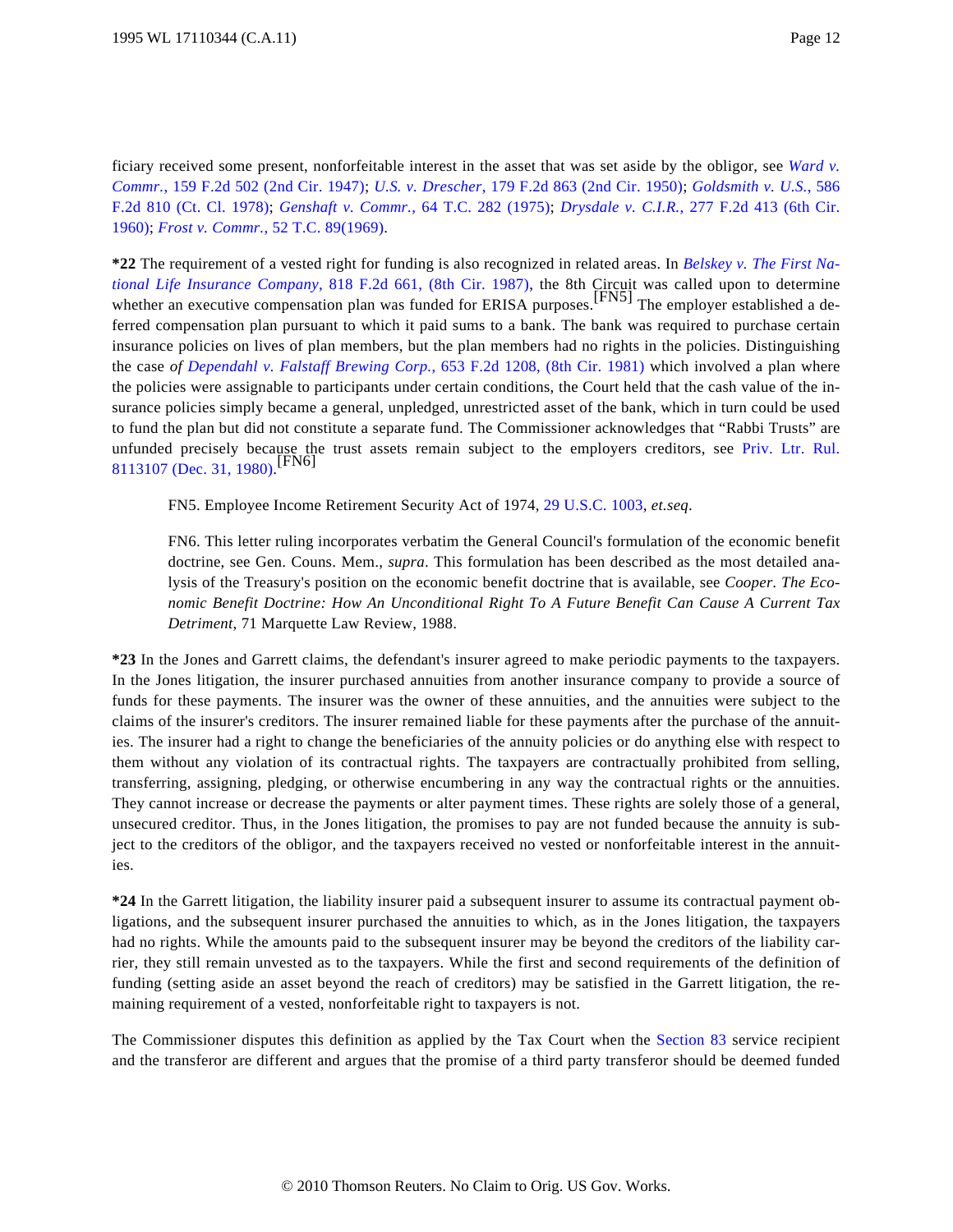under [Section 83](http://www.westlaw.com/Find/Default.wl?rs=dfa1.0&vr=2.0&DB=1012823&DocName=26USCAS83&FindType=L) even if the funding asset is not beyond the reach of the third party transferor's creditors, and presumably (since the Commissioner did not address this aspect of the funding test), even if the service provider receives no vested rights in whatever asset constitutes the fund. In such a case, according to the Commissioner, the mere "earmarking" of some asset or segregating it for this particular purpose such as depositing money into a savings account or simply making an accounting entry should constitute funding, Commrs. Br., p. 18, 34, 35. (Factually, however, this was not done (Doc. 66, p. 10)). The Commissioner finds support for this proposition in the use of the word "includes" in the portion of [Treas. Reg. § 1.83-3\(e](http://www.westlaw.com/Find/Default.wl?rs=dfa1.0&vr=2.0&DB=1016188&DocName=26CFRS1.83-3&FindType=L&ReferencePositionType=T&ReferencePosition=SP_7fdd00001ca15)) which provides that [Section 83](http://www.westlaw.com/Find/Default.wl?rs=dfa1.0&vr=2.0&DB=1012823&DocName=26USCAS83&FindType=L) property "includes a **\*25** beneficial interest in assets (including money) which are transferred or set aside from the claims of creditors of the transferor." Commrs. Br., p. 34.

This argument is fallacious for a number of reasons. To construe the phrase "includes assets set aside from the reach of the transferor's creditors" to imply that it also includes assets that are not set aside from the transferor's creditors is prima facie absurd.[FN7] Perhaps the focus of the construction is on the word "transferred," but this term has to mean that the funding asset is given over or assigned to the service provider which is something more than being set aside beyond the claims of creditors, not less. It also is irreconcilable with the definition of funding that has been adopted by the General Council and the Commissioner on many prior occasions, and by practically every court that has considered the issue. It is logically inconsistent with the rule that [Section 83](http://www.westlaw.com/Find/Default.wl?rs=dfa1.0&vr=2.0&DB=1012823&DocName=26USCAS83&FindType=L) applies to transfers to a service provider from anyone regardless of whether or not the transferor is the service recipient. It leads to two different definitions of [Section 83](http://www.westlaw.com/Find/Default.wl?rs=dfa1.0&vr=2.0&DB=1012823&DocName=26USCAS83&FindType=L) property **\*26** depending on the identity of the transfer-or;<sup>[FN8]</sup> and finally, the adoption of a different test when the [Section 83](http://www.westlaw.com/Find/Default.wl?rs=dfa1.0&vr=2.0&DB=1012823&DocName=26USCAS83&FindType=L) transferor is not the service recipient would negate the basic tenet of cash method accounting that the taxpayers must actually or constructively receive something[FN9] before a taxable event occurs because the promise of the third party to pay for services rendered, regardless of form and structure, would always be taxable when made.

FN7. A general rule of statutory construction is that an inclusive phrase followed by examples includes things of the same class, see *[Berniger v. Meadow Green-Wildcat Cor](http://www.westlaw.com/Find/Default.wl?rs=dfa1.0&vr=2.0&DB=350&FindType=Y&SerialNum=1991155009)p.*[, 945 F.2d 4 \(1st Cir. 199](http://www.westlaw.com/Find/Default.wl?rs=dfa1.0&vr=2.0&DB=350&FindType=Y&SerialNum=1991155009)1). Here, the Commissioner argues that it includes the exact opposite of the examples.

FN8. The Commissioner suggests that the set aside requirement is particularly nonsensical when the third party transferor is an insurance company, Commrs. Br. p. 18-19, 37, 38-39, because its promise alone can constitute a fund. An insurance company does not occupy special status under  $\S$  83. Any asset with value can constitute a fund including an insurance policy, but only if it is treated in such a way to meet the funding test. *Compare Belskey*, *supra.,* with *Dependant*, supra. The annuities do not meet the funding test in this case, and the fact that they were issued by an insurance company does not change this result.

#### FN9. [I.R.C. § 451](http://www.westlaw.com/Find/Default.wl?rs=dfa1.0&vr=2.0&DB=1012823&DocName=26USCAS451&FindType=L); [Treas. Reg. 1.451-2](http://www.westlaw.com/Find/Default.wl?rs=dfa1.0&vr=2.0&DB=1016188&DocName=26CFRS1.451-2&FindType=L)(j)

The Commissioner further argues that the Tax Court misapplied this funding test by focusing on the insurance carrier, Commrs. Br., p. 24-26, rather than the service recipient as the [Section 83](http://www.westlaw.com/Find/Default.wl?rs=dfa1.0&vr=2.0&DB=1012823&DocName=26USCAS83&FindType=L) transferor. The transactions that occurred according to the Commissioner "are analytically no different from the **\*27** clients receiving a cash payment from the liability insurers, followed by the clients' using a portion of that cash to buy annuity contracts payable to taxpayers to satisfy a promise by the clients to pay their fees to taxpayers in future installments and then delivering the annuity contracts to taxpayers." Commrs. Br. p. 25-26.

This is a constructive receipt argument which the Commissioner lost at trial and abandoned here, but now sur-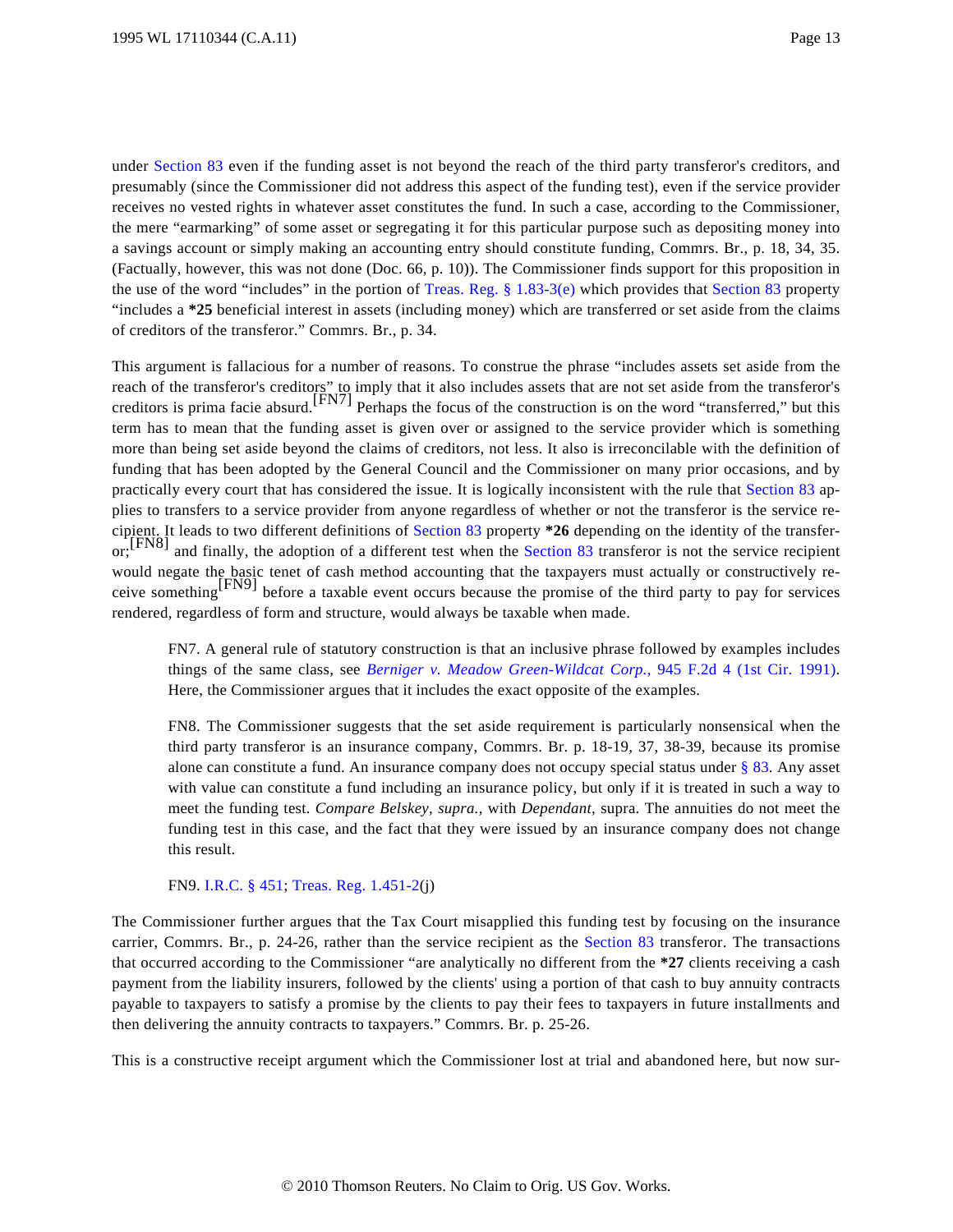reptitiously seeks to graft onto the provisions of [Section 83](http://www.westlaw.com/Find/Default.wl?rs=dfa1.0&vr=2.0&DB=1012823&DocName=26USCAS83&FindType=L). Such an analysis is inapplicable for all the reasons<br>that constructive receipt is inapplicable. The agreement between all the parties was made prior to the time that the clients had any obligation to pay anything to the attorneys and prior to the time that the attorneys had the right to receive anything from the clients. The only rights of the taxpayers are those set forth in the assignment agreements. The taxpayers had no right to receive any payment for their services until these agreements became effective, and the amounts they could receive as well as the timing of the receipt are set forth therein. The taxpayers never had the right to receive immediate payment which they somehow **\*28** deferred, and no fund or liability or anything of this nature was set aside for them or set aside for their clients from which they could draw at a time of their choosing or their clients could use to buy an annuity.

FN10. The requirements for and limitations on constructive receipt are generally known and well accepted. See *for example* [Treas. Reg. § 1.451-2\(a](http://www.westlaw.com/Find/Default.wl?rs=dfa1.0&vr=2.0&DB=1016188&DocName=26CFRS1.451-2&FindType=L&ReferencePositionType=T&ReferencePosition=SP_8b3b0000958a4)); *[Avery v. Commr](http://www.westlaw.com/Find/Default.wl?rs=dfa1.0&vr=2.0&DB=780&FindType=Y&SerialNum=1934123861).*[, 292 U.S. 210 \(1934](http://www.westlaw.com/Find/Default.wl?rs=dfa1.0&vr=2.0&DB=780&FindType=Y&SerialNum=1934123861)); *Howard Veit*, 8 T.C. 810 (1947); *Cowen v. Commr.*, 32 T.C. 583 (1959).

The Court found no evidence that would remotely suggest that the clients received the money, then purchased<br>the annuity policies for the taxpayers.<sup>[FN11]</sup> Assuming for argument purposes only, however, that this did occur, these annuities so purchased clearly were not then "delivered" to the taxpayers because as the Court found the taxpayers received only the very restricted right to receive future payments. Also assuming for purposes of argument that the clients were [Section 83](http://www.westlaw.com/Find/Default.wl?rs=dfa1.0&vr=2.0&DB=1012823&DocName=26USCAS83&FindType=L) transferors, so that there were multiple transferors, or the clients were the only transferors, the only rights that the clients received that they could then transfer to the taxpayers were unfunded, unsecured contractual rights to receive periodic payments in the future. They could not transfer more than they had. While the settlement agreements may have relieved a future obligation that the clients otherwise may have had, it did not provide to the taxpayers anything more than the unfunded promises of others for future payment. The "vested" **\*29** prong of the funding test was not met regardless of who the [Section 83](http://www.westlaw.com/Find/Default.wl?rs=dfa1.0&vr=2.0&DB=1012823&DocName=26USCAS83&FindType=L) transferors were.

FN11. The Tax Court specifically found as a matter of fact that the taxpayers had no right to receive fees until "recovered" by their clients which did not occur until the subsequent settlements had been agreed upon, Doc. 80, p. 32.

The Commissioner implies throughout its brief that funding occurred because either the clients or the liability carriers did everything required of them to cause future payments to be made to the taxpayers, see Commrs. Br., p. 27, 32. This assertion adopts the rationale of [Rev. Rul. 69-50, 1969-1 C.P. 140](http://www.westlaw.com/Find/Default.wl?rs=dfa1.0&vr=2.0&DB=1048&FindType=Y&SerialNum=1969014117) (taxation resulted to physician because patients did everything required to satisfy their obligations to physician by contracting with an insurance company to pay fees); and, [Rev. Rul. 77-420, 1977-2 C.P. 197](http://www.westlaw.com/Find/Default.wl?rs=dfa1.0&vr=2.0&DB=1048&FindType=Y&SerialNum=1977019414)2 (result is the same even if payment to physician subject to substantial restrictions), but the Commissioner does not cite these rulings. In Footnote 1 of *Minor*, *supra,* the Court noted that these Revenue Rulings were inapplicable to the economic benefit doctrine because the physician constructively received the income prior to the transfer. This assertion is factually inaccurate as to the liability carriers because they remained liable for payment of the fees even after they contracted for the purchase of annuities. Moreover, whether the client had done everything required to facilitate future payments to the attorneys relates only to the set-aside aspect of the funding test, if it has any relationship to the test at all.

In both cases, the taxpayers did not receive [Section 83](http://www.westlaw.com/Find/Default.wl?rs=dfa1.0&vr=2.0&DB=1012823&DocName=26USCAS83&FindType=L) property.

#### **\*30 C. There Was Not a Transfer of [Section 83](http://www.westlaw.com/Find/Default.wl?rs=dfa1.0&vr=2.0&DB=1012823&DocName=26USCAS83&FindType=L) Property**

If [Section 83](http://www.westlaw.com/Find/Default.wl?rs=dfa1.0&vr=2.0&DB=1012823&DocName=26USCAS83&FindType=L) property exists, there must be a transfer of it to be taxable. An essential factor necessary for there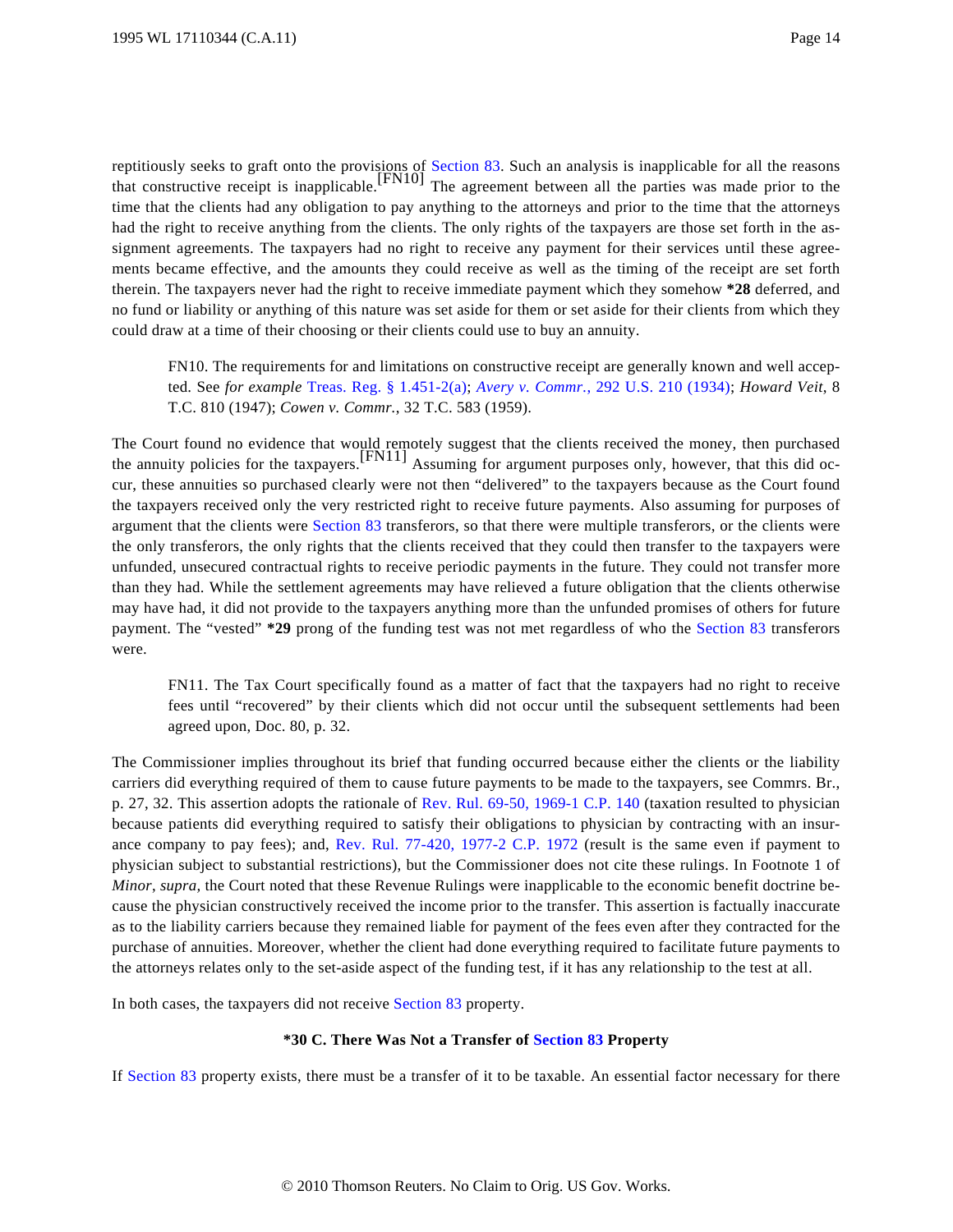to be a transfer of [Section 83](http://www.westlaw.com/Find/Default.wl?rs=dfa1.0&vr=2.0&DB=1012823&DocName=26USCAS83&FindType=L) property is that the transferee incurs the risk of a beneficial owner that the value of the property at the time of transfer will not decline substantially. The term "beneficial owner" implies that one has to receive some of the benefits and incur the detriments as if he were the owner. The exact terminology of [Treas. Reg. §1.83-3\(a\)\(6\)](http://www.westlaw.com/Find/Default.wl?rs=dfa1.0&vr=2.0&DB=1016188&DocName=26CFRS1.83-3&FindType=L&ReferencePositionType=T&ReferencePosition=SP_1496000051ed7) provides:

(6) Risk of Loss. An indication that no transfer has occurred is the extent to which the transferee does not incur the risk of a beneficial owner that the value of the property at the time of transfer will decline substantially. Therefore, for purposes of this (6), risk of decline in property value is not limited to the risk that any amount paid for the property may be lost.

This regulation is not couched in terms of whether the transferor or service recipient is relieved of liability, but whether the *transferee* bears the risk that the property will decrease in value. That the transferor may have satisfied its obligations through this arrangement is irrelevant. Did the transferees (i.e. the taxpayers) incur the risk that the value of the property at the time of transfer will decline substantially? The answer under any or all of the facts can only be no. The primary insurer, Georgia Casualty, in the first action, and Stonewall Insurance Company in the second, remained liable as guarantors on the promises they **\*31** made. They remained the owners of the annuities and those ownership rights remained subject to their general creditors. They remained obligated to fulfill the promises of periodic payments even if the annuities failed to pay, and the taxpayers incurred no risk that the periodic payments would not be made even if the annuities failed. The settlement documents specifically provided for the contingency that the annuities may fail, and left the burden of this possibility on the insurers. Indeed, Executive Life, the annuity issuer under the 1986 settlement, did in fact fail, and Georgia Casualty incurred the detriment for that failure.

In this case, the taxpayers received only a promise to be paid. Under Georgia law, this constitutes a chose in action. A chose in action is a right to recover a debt through an action in Court, *[Kilgore v. Buick](http://www.westlaw.com/Find/Default.wl?rs=dfa1.0&vr=2.0&DB=711&FindType=Y&SerialNum=1972129077)*[, 229 Ga. 445, 192](http://www.westlaw.com/Find/Default.wl?rs=dfa1.0&vr=2.0&DB=711&FindType=Y&SerialNum=1972129077) [S.E.2d 256 \(1972](http://www.westlaw.com/Find/Default.wl?rs=dfa1.0&vr=2.0&DB=711&FindType=Y&SerialNum=1972129077)); *[Greenwood v. Greenwood](http://www.westlaw.com/Find/Default.wl?rs=dfa1.0&vr=2.0&DB=710&FindType=Y&SerialNum=1934106835)*[, 178 Ga. 605, 173 S.E. 858 \(1934](http://www.westlaw.com/Find/Default.wl?rs=dfa1.0&vr=2.0&DB=710&FindType=Y&SerialNum=1934106835)). A chose in action (or right to bring a claim) is not an ownership interest. It does not rise to a sufficient level under Georgia law for a lien to attach, and it cannot be obtained by a judgment-creditor except through garnishment of the promisor, *Kilgore*, *supra*.

In the present case, the parties to the Garrett and Jones litigation, including the taxpayers, executed at arm's length documents of settlement that delineated and defined their rights. As a result of those documents, the taxpayer received only a right to receive from the defendants periodic payments over a **\*32** period of years, which is not an ownership interest. The defendant insurance company exercised its rights to provide for these payments through the purchase of annuity contracts from a third party insurer and retained the rights of ownership. The retention of the ownership rights deprived the taxpayer of an ownership interest of any kind or a beneficial interest that is akin to an ownership interest. Even after the annuity policies were purchased, the defendant insurers remained liable for the periodic payments. This fact negates a transfer of the risk of loss to the taxpayers. Under the authorities cited above, if [Section 83](http://www.westlaw.com/Find/Default.wl?rs=dfa1.0&vr=2.0&DB=1012823&DocName=26USCAS83&FindType=L) property does exist in this case, there has been no transfer of it.

# **D. The Application of [Section 83](http://www.westlaw.com/Find/Default.wl?rs=dfa1.0&vr=2.0&DB=1012823&DocName=26USCAS83&FindType=L) to This Case Would Create an Unwarranted Extension of the Economic Benefit Doctrine**

The Commissioner's basic argument to support funding of the promises to pay can be distilled into two related propositions which the Commissioner urges this Court to adopt. The first is that the mere promise of a third party to pay the provider for services rendered to the recipient constitutes a funded promise under [Section 83](http://www.westlaw.com/Find/Default.wl?rs=dfa1.0&vr=2.0&DB=1012823&DocName=26USCAS83&FindType=L). The second, and related proposition, is that the creation or mere designation of an asset by the service recipient